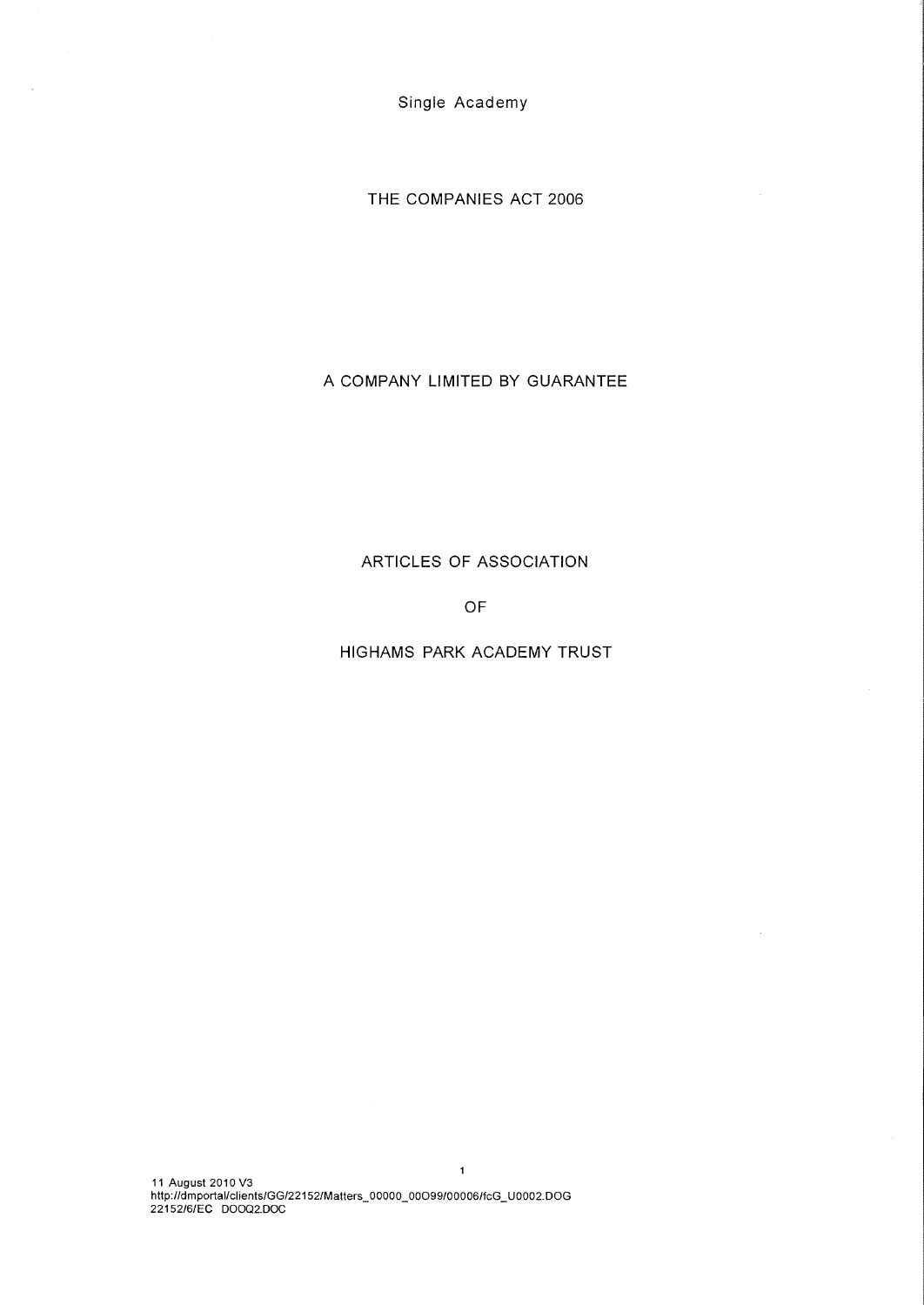## THE COMPANIES ACT 2006

# COMPANY LIMITED BY GUARANTEE

# ARTICLES OF ASSOCIATION

## OF

## HIGHAMS PARK ACADEMY TRUST

#### INTERPRETATION

- 1. In these Articles:
	- a. "the Academy" means the school referred to in Article 4 and established by the Academy Trust;
	- b. "Academy Financial Year" means the academic year from 1<sup>st</sup> of September to 31<sup>st</sup> of August in any year;
	- c. "the Academy Trust" means the company intended to be regulated by these Articles and referred to in Article 2;
	- d. "Additional Governors" means the Governors appointed pursuant to Article 62 and 62A;
	- e. "the Articles" means these Articles of Association of the Academy Trust;
	- f. "Chief Inspector" means Her Majesty's Chief Inspector of Education, Children's Services and Skills or his successor:
	- g. "clear days" in relation to the period of a notice means the period excluding the day when the notice is given or deemed to be given and the day on which it is given or on which it is to take effect;
	- h. "financial expert" means an individual, company or firm who is authorised to give investment advice under the Financial Services and Markets Act 2000;
	- i. "Foundation Governor" means a governor appointed by the Members pursuant to Article 50.
	- .i• "Funding Agreement" means the agreement made under section 1 of the Academies Act 2010 between the Academy Trust and the Secretary of State to establish the Academy;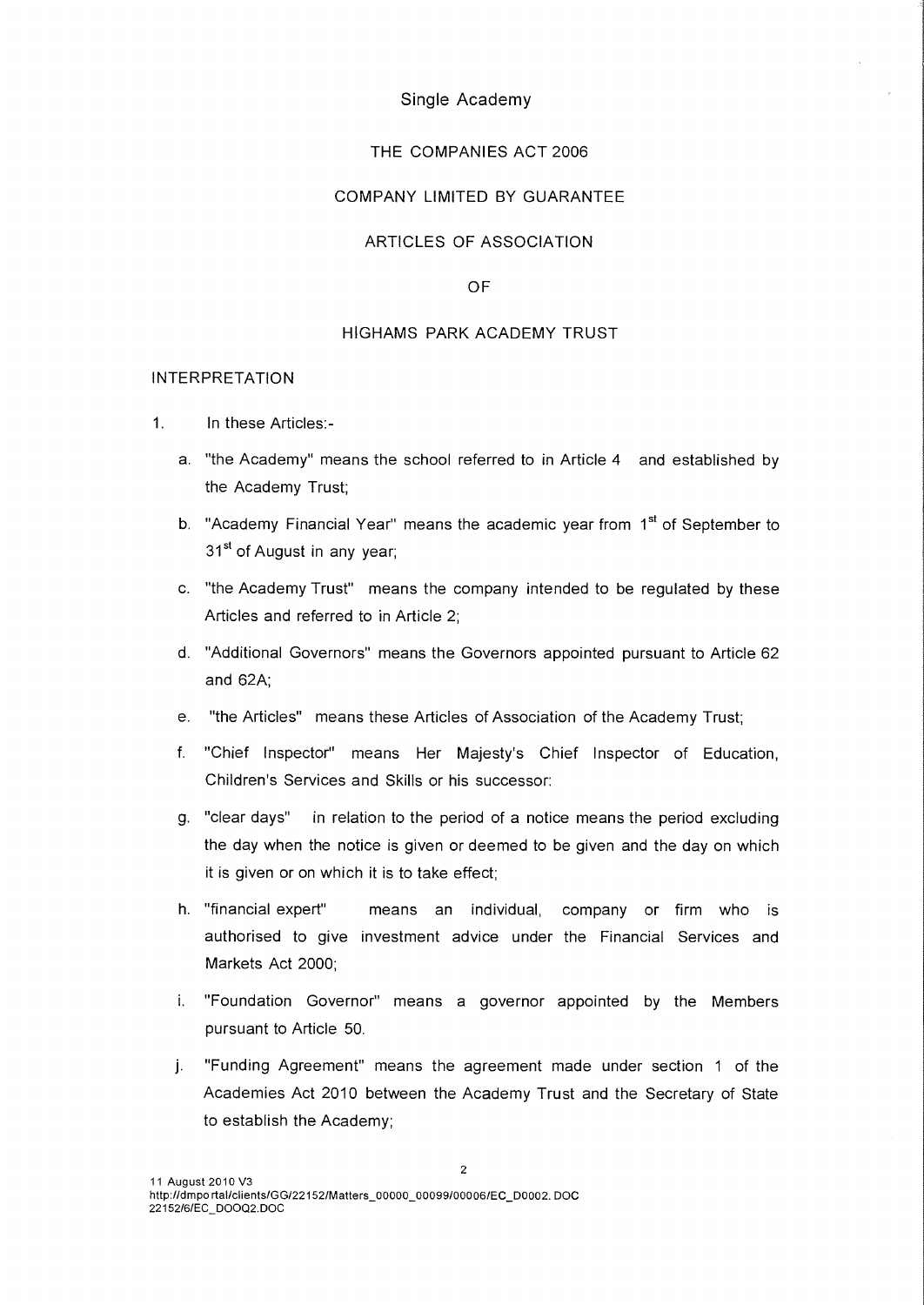- k. "Further Governors" means the Governors appointed pursuant to Article 63 ;
- I. "the Governors" means the directors of the Academy Trust (and "Governor" means any one of those directors), subject to the definition of this term at Article 6.9(b) in relation to Articles 6.2-6.9;
- m. "the LA" means the local authority covering the area in which the Academy is situated;
- n. "Local Authority Associated Persons" means any person associated with any local authority within the meaning given in section 69 of the Local Government and Housing Act 1989;
- o. "Member" means a member of the Academy Trust and someone who as such is bound by the undertaking contained in Article 8 ;
- p. "the Memorandum" means the Memorandum of Association of the Academy Trust;
- q. "Office" means the registered office of the Academy Trust;
- r. "the Parent Governors" means the Governors elected or appointed pursuant to Articles 53 to 58 inclusive;
- s. "Principal" means the head teacher of the Academy;
- t. "Principal Regulator" means the body or person appointed as the Principal Regulator under the Charities Act 2006;
- u. "the seal" means the common seal of the Academy Trust if it has one;
- v. "Secretary" means the secretary of the Academy Trust or any other person appointed to perform the duties of the secretary of the Academy Trust, including a joint, assistant or deputy secretary;
- w. "Secretary of State" means the Secretary of State for Education or successor;
- x. "Staff Governor" means an employee of the Academy Trust who may be appointed as a Governor pursuant to Article 50A;
- y. "teacher" means a person employed under a contract of employment or a contract for services or otherwise engaged to provide his services as a teacher at the Academy;
- z. "the United Kingdom" means Great Britain and Northern Ireland;
- aa. words importing the masculine gender only shall include the feminine gender.

3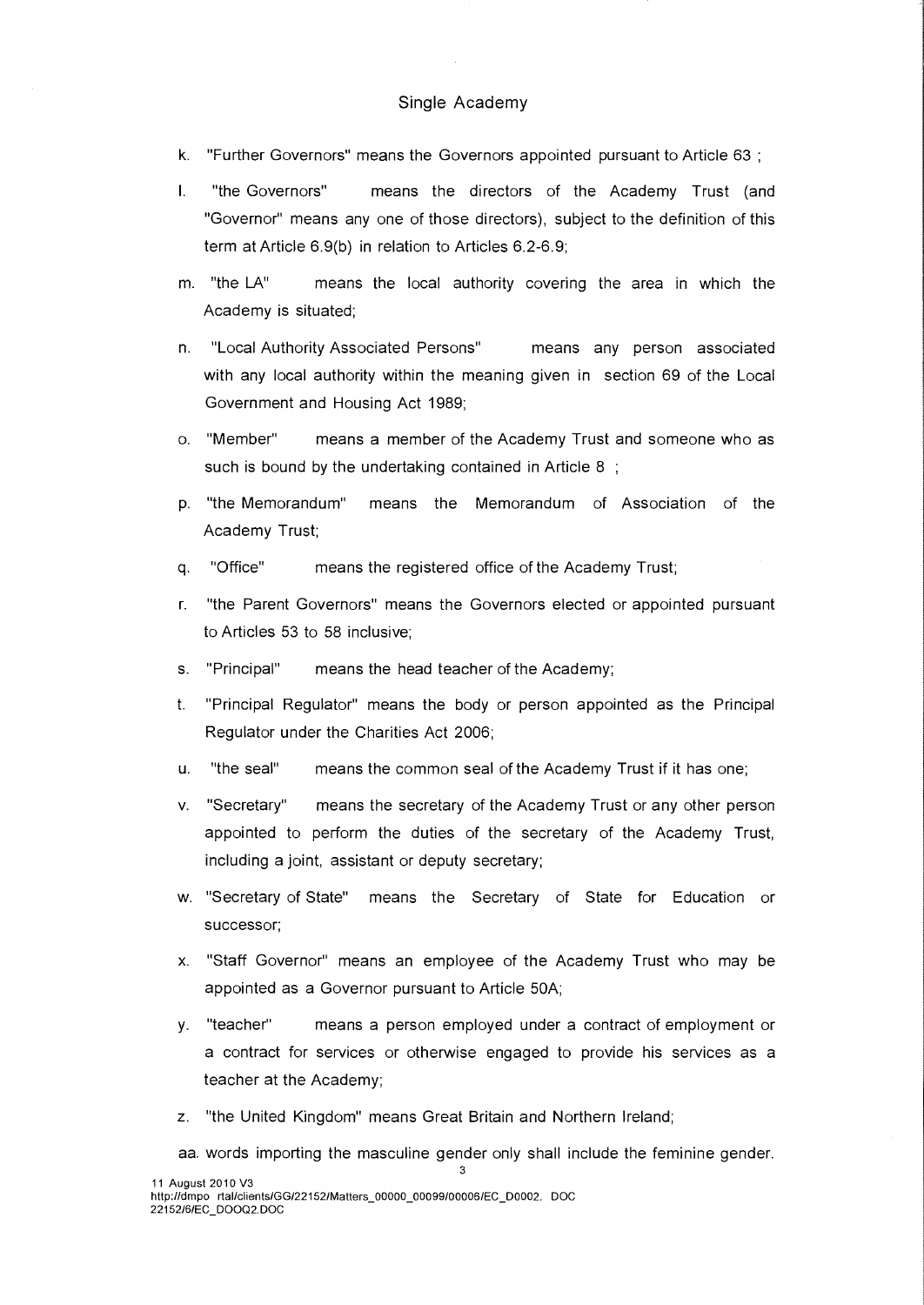Words importing the singular number shall include the plural number, and vice versa;

- bb. subject as aforesaid, words or expressions contained in these Articles shall, unless the context requires otherwise, bear the same meaning as in the Companies Act 2006, as appropriate;
- cc. any reference to a statute or statutory provision shall include any statute or statutory provision which replaces or supersedes such statute or statutory provision including any modification or amendment thereto.
- 2. The company's name is HIGHAMS PARK ACADEMY TRUST (and in this document it is called **"the Academy Trust").**
- 3. The Academy Trust's registered office is to be situated in England and Wales.

#### OBJECTS

- 4. The Academy Trust's object **("the Object")** is specifically restricted to the following: to advance for the public benefit education in the United Kingdom, in particular but without prejudice to the generality of the foregoing by establishing, maintaining, carrying on, managing and developing a school offering a broad and balanced curriculum ("the Academy").
- 5. In furtherance of the Object but not further or otherwise the Academy Trust may exercise the following powers:-
	- (a) to draw, make, accept, endorse, discount, execute and issue promissory notes, bills, cheques and other instruments, and to operate bank accounts in the name of the Academy Trust;
	- (b) to raise funds and to invite and receive contributions provided that in raising funds the Academy Trust shall not undertake any substantial permanent trading activities and shall conform to any relevant statutory regulations;
	- (c) to acquire, alter, improve and (subject to such consents as may be required by law) to charge or otherwise dispose of property;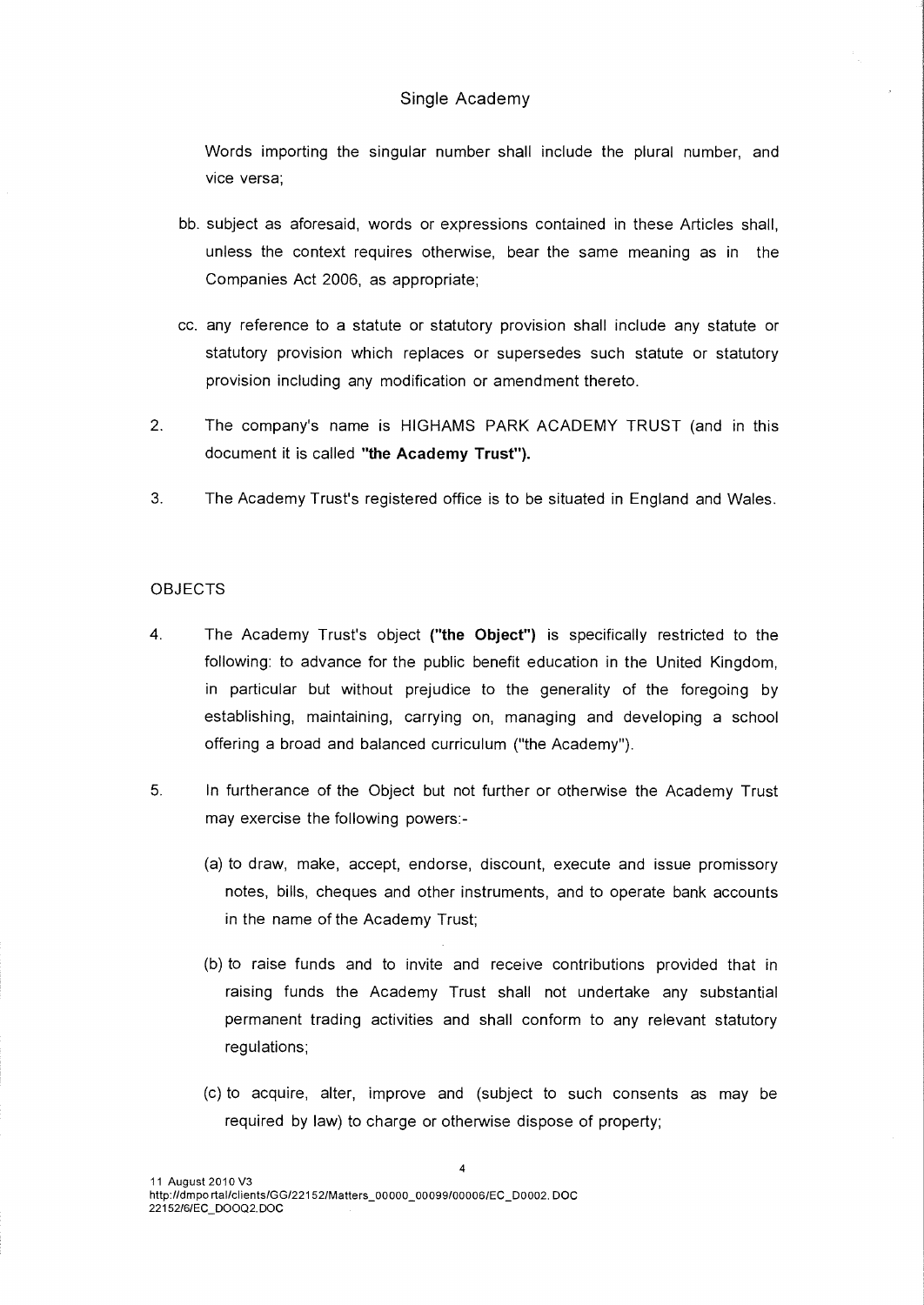- (d) subject to Article 6 below to employ such staff, as are necessary for the proper pursuit of the Object and to make all reasonable and necessary provision for the payments of pensions and superannuation to staff and their dependants;
- (e) to establish or support, whether financially or otherwise, any charitable trusts, associations or institutions formed for all or any of the Object;
- (f) to co-operate with other charities, other independent and maintained schools, voluntary bodies and statutory authorities operating in furtherance of the Object and to exchange information and advice with them;
- (g) to pay out of funds of the Academy Trust the costs, charges and expenses of and incidental to the formation and registration of the Academy Trust;
- (h) to establish, maintain, carry on, manage and develop the Academy at Handsworth Avenue Highams Park London E4 9PJ
- (i) to offer scholarships, exhibitions, prizes and awards to pupils and former pupils, and otherwise to encourage and assist pupils and former pupils;
- (j) to provide educational facilities and services to students of all ages and the wider community for the public benefit;
- (k) to carry out research into the development and application of new techniques in education in particular in relation to the areas of curricular specialisation of the Academy and to its approach to curriculum development and delivery and to publish the results of such research, and to develop means of benefiting from application of the experience of industry, commerce, other schools and the voluntary sector to the education of pupils in academies;
- (I) subject to such consents as may be required by law and/or by any contract entered into by or on behalf of the Academy Trust to borrow and raise money for the furtherance of the Object in such manner and on such security as the Academy Trust may think fit;
- (m) to deposit or invest any funds of the Academy Trust not immediately required for the furtherance of its Object (but to invest only after obtaining such advice from a financial expert as the Governors consider necessary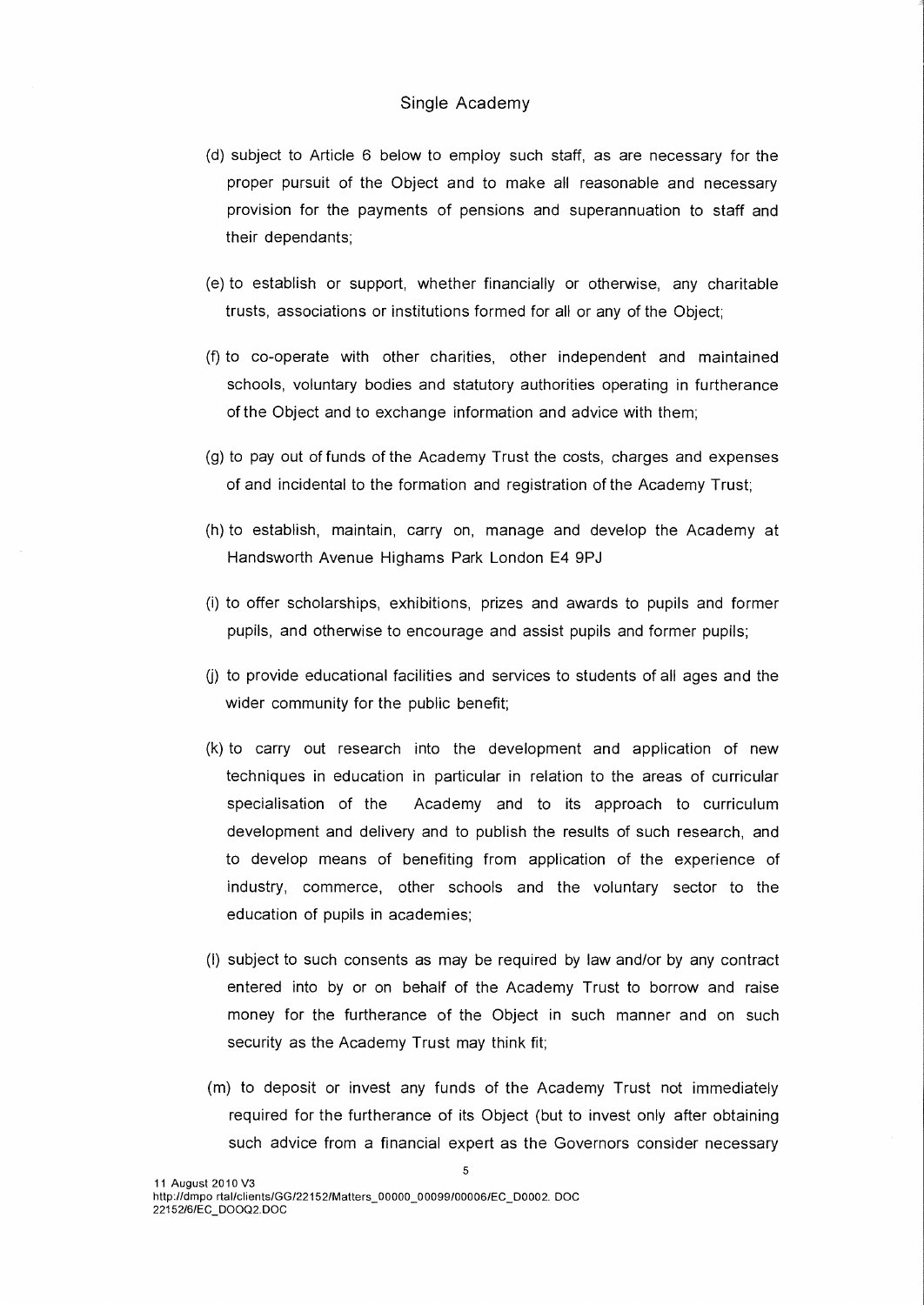and having regard to the suitability of investments and the need for diversification);

- (n) to delegate the management of investments to a financial expert, but only on terms that:
	- (i) the investment policy is set down in writing for the financial expert by the Governors;
	- (ii) every transaction is reported promptly to the Governors;
	- (iii) the performance of the investments is reviewed regularly with the Governors;
	- (iv) the Governors are entitled to cancel the delegation arrangement at any time;
	- (v) the investment policy and the delegation arrangement are reviewed at least once a year;
	- (vi) all payments due to the financial expert are on a scale or at a level which is agreed in advance and are notified promptly to the Governors on receipt; and
	- (vii) the financial expert must not do anything outside the powers of the Governors.
- (o) to arrange for investments or other property of the Academy Trust to be held in the name of a nominee company acting under the control of the Governors or of a financial expert acting under their instructions, and to pay any reasonable fee required;
- (p) to provide indemnity insurance to cover the liability of Governors which by virtue of any rule of law would otherwise attach to them in respect of any negligence, default, breach of trust or breach of duty of which they may be guilty in relation to the Academy Trust: Provided that any such insurance shall not extend to any claim arising from any act or omission which the Governors knew to be a breach of trust or breach of duty or which was committed by the Governors in reckless disregard of whether it was a breach of trust or breach of duty or not and provided also that any such insurance shall not extend to the costs of any unsuccessful defence to a criminal prosecution brought against the Governors in their capacity as Governors;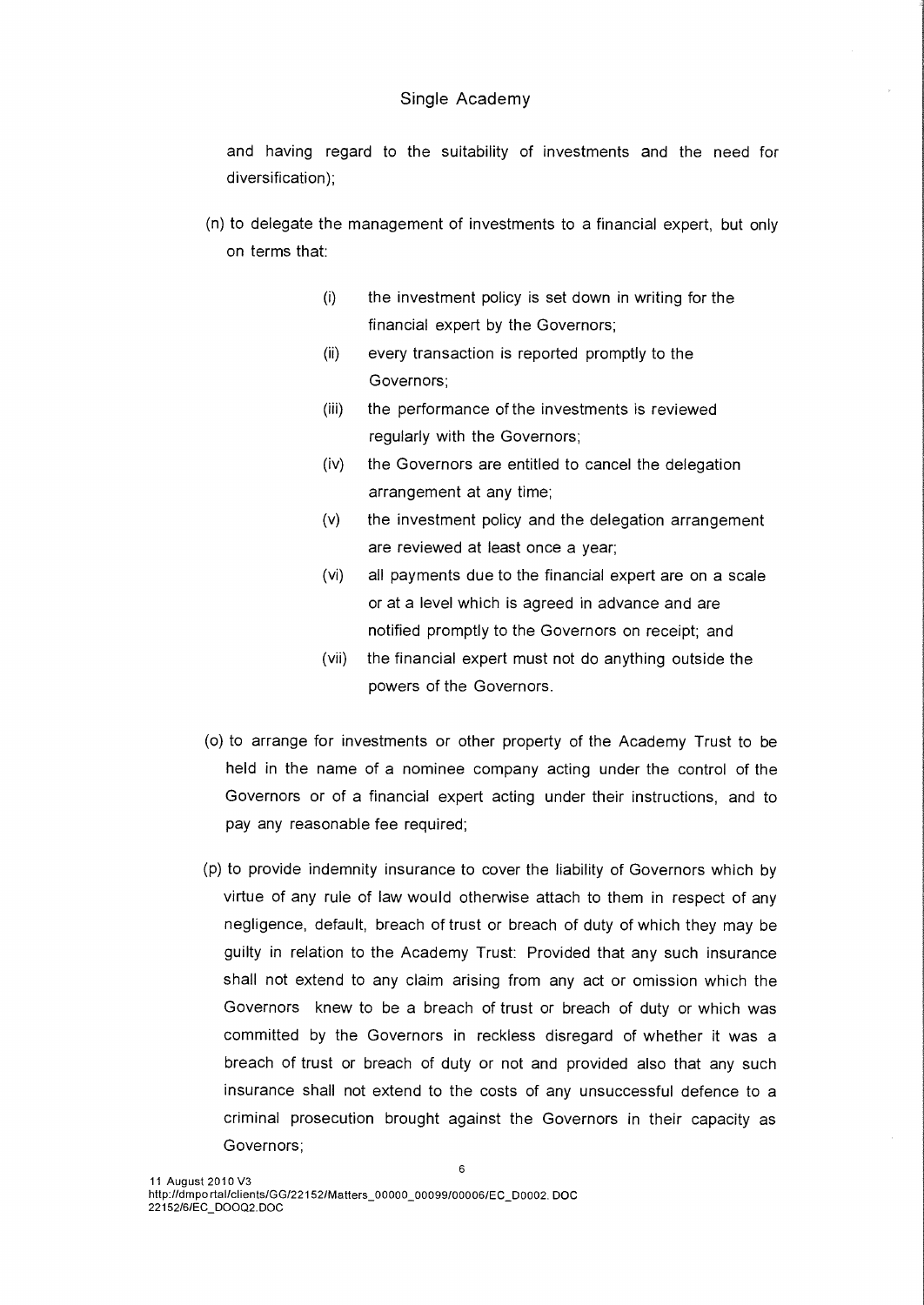- (q) to establish subsidiary companies to carry on any trade or business for the purpose of raising funds for the Academy Trust;
- (r) to do all such other lawful things as are necessary for or are incidental to or conducive to the achievement of the Object.
- 6.1 The income and property of the Academy Trust shall be applied solely towards the promotion of the Object.
- 6.2 None of the income or property of the Academy Trust may be paid or transferred directly or indirectly by way of dividend bonus or otherwise by way of profit to any member of the Academy Trust. Nonetheless a member of the Academy Trust who is not also a Governor may:
	- a) benefit as a beneficiary of the Academy Trust;
	- b) be paid reasonable and proper remuneration for any goods or services supplied to the Academy Trust;
	- c) be paid rent for premises let by the member of the Academy Trust if the amount of the rent and other terms of the letting are reasonable and proper; and
	- d) be paid interest on money lent to the Academy Trust at a reasonable and proper rate, such rate not to exceed 2 per cent per annum below the base lending rate of a UK clearing bank selected by the Governors, or 0.5%, whichever is the higher.
- 6.3 A Governor may benefit from any indemnity insurance purchased at the Academy Trust's expense to cover the liability of the Governors which by virtue of any rule of law would otherwise attach to them in respect of any negligence, default or breach of trust or breach of duty of which they may be guilty in relation to the Academy Trust: Provided that any such insurance shall not extend to any claim arising from any act or omission which the Governors knew to be a breach of trust or breach of duty or which was committed by the Governors in reckless disregard to whether it was a breach of trust or breach of duty or not and provided also that any such insurance shall not extend to the costs of any unsuccessful defence to a criminal prosecution brought against the Governors in their capacity as directors of the Academy Trust.

7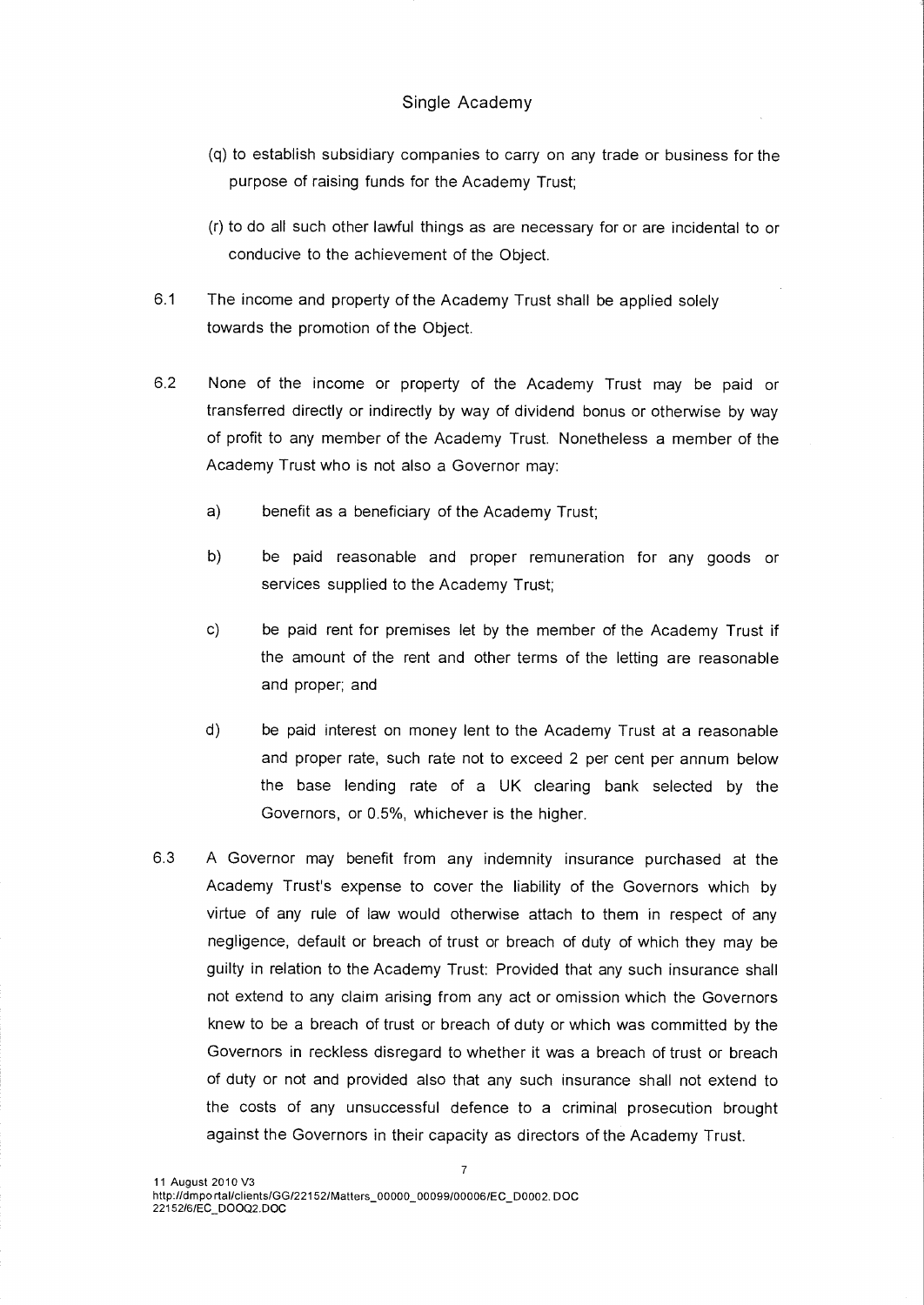- 6.4 A company, which has shares listed on a recognised stock exchange and of which any one Governor holds no more than 1% of the issued capital of that company, may receive fees, remuneration or other benefit in money or money's worth from the Academy Trust.
- 6.5 A Governor may at the discretion of the Governors be reimbursed from the property of the Academy Trust for reasonable expenses properly incurred by him or her when acting on behalf of the Academy Trust, but excluding expenses in connection with foreign travel.
- 6.6 No Governor may:
	- (a) buy any goods or services from the Academy Trust;
	- (b) sell goods, services, or any interest in land to the Academy Trust;
	- (c) be employed by or receive any remuneration from the Academy Trust (other than the Principal or a Staff Governor whose employment and/or remuneration is subject to the procedure and conditions in Article 6.8)

(d) receive any other financial benefit from the Academy Trust; unless:

- (i) the payment is permitted by Article 6.7 and the Governors follow the procedure and observe the conditions set out in Article 6.8; or
- (ii) the Governors obtain the prior written approval of the Charity Commission and fully comply with any procedures it prescribes.
- 6.7 Subject to Article 6.8, a Governor may:
	- a) receive a benefit from the Academy Trust in the capacity of a beneficiary of the Academy Trust.
	- b) be employed by the Academy Trust or enter into a contract for the supply of goods or services to the Academy Trust, other than for acting as a Governor.
	- c) receive interest on money lent to the Academy Trust at a reasonable

8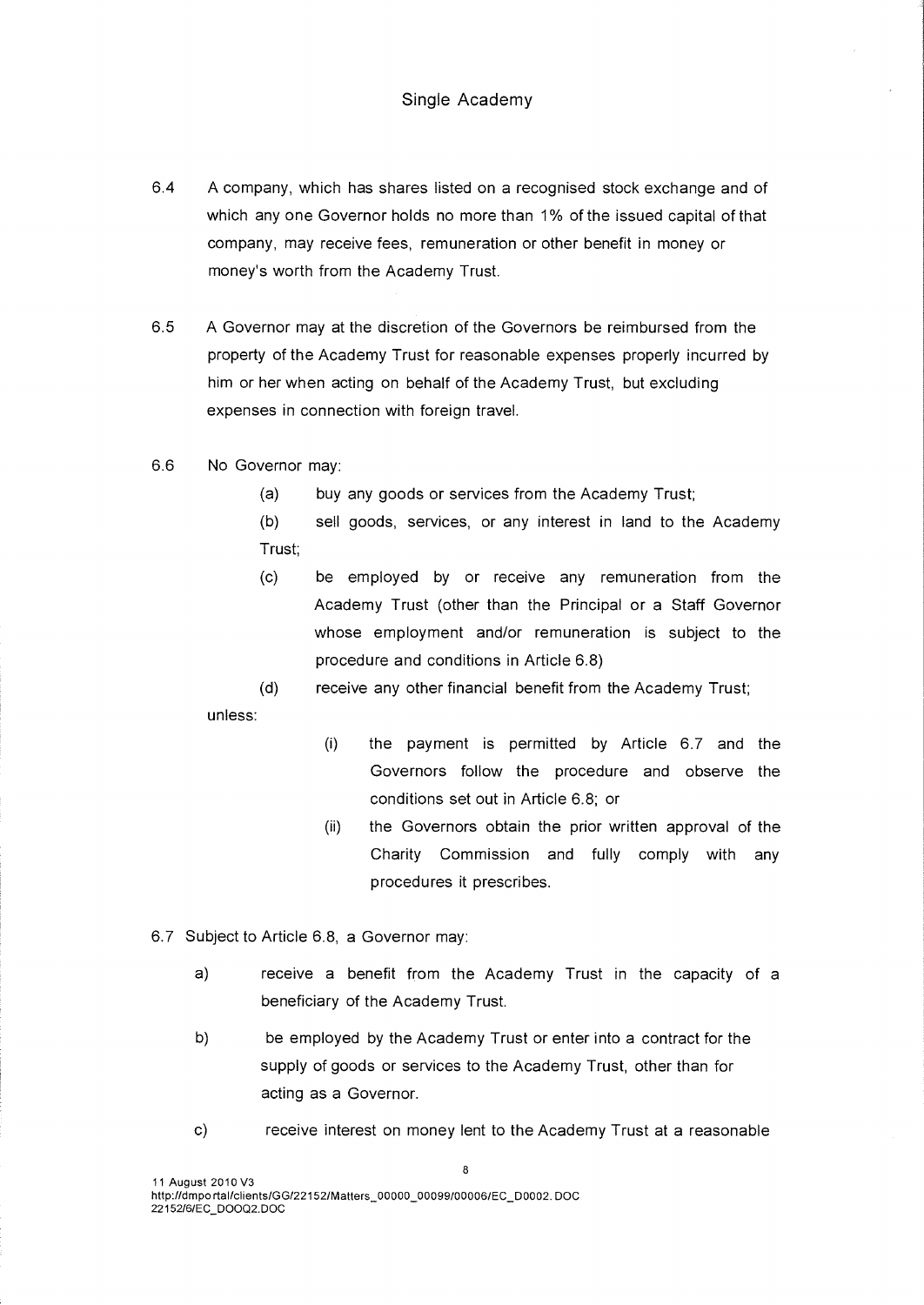and proper rate not exceeding 2% per annum below the base rate of a clearing bank to be selected by the Governors, or 0.5%, whichever is the higher.

- (d) receive rent for premises let by the Governor to the Academy Trust if the amount of the rent and the other terms of the lease are reasonable and proper.
- 6.8 The Academy Trust and its Governors may only rely upon the authority provided by Article 6.7 if each of the following conditions is satisfied:
	- (a) the remuneration or other sums paid to the Governor do not exceed an amount that is reasonable in all the circumstances.
	- (b) the Governor is absent from the part of any meeting at which there is discussion of:
		- i) his or her employment, remuneration, or any matter concerning the contract, payment or benefit; or
		- ii) his or her performance in the employment, or his or her performance of the contract (unless present solely in his or her capacity as an employee); or
		- iii) any proposal to enter into any other contract or arrangement with him or her or to confer any benefit upon him or her that would be permitted under Article 6.7; or
		- (iv) any other matter relating to a payment or the conferring of any benefit permitted by Article 6.7.
	- (c) the Governor does not vote on any such matter and is not to be counted when calculating whether a quorum of Governors is present at the meeting.
	- (d) save in relation to employing or contracting with the Principal or a Staff Governor (a Governor pursuant to Articles 46, 50A and 52) the other Governors are satisfied that it is in the interests of the Academy Trust to employ or to contract with that Governor rather than with someone who is not a Governor. In reaching that decision the Governors must balance the advantage of employing a Governor against the disadvantages of doing so (especially the loss of the Governor's services as a result of dealing with the Governor's conflict of interest).
	- (e) the reason for their decision is recorded by the Governors in the minute book.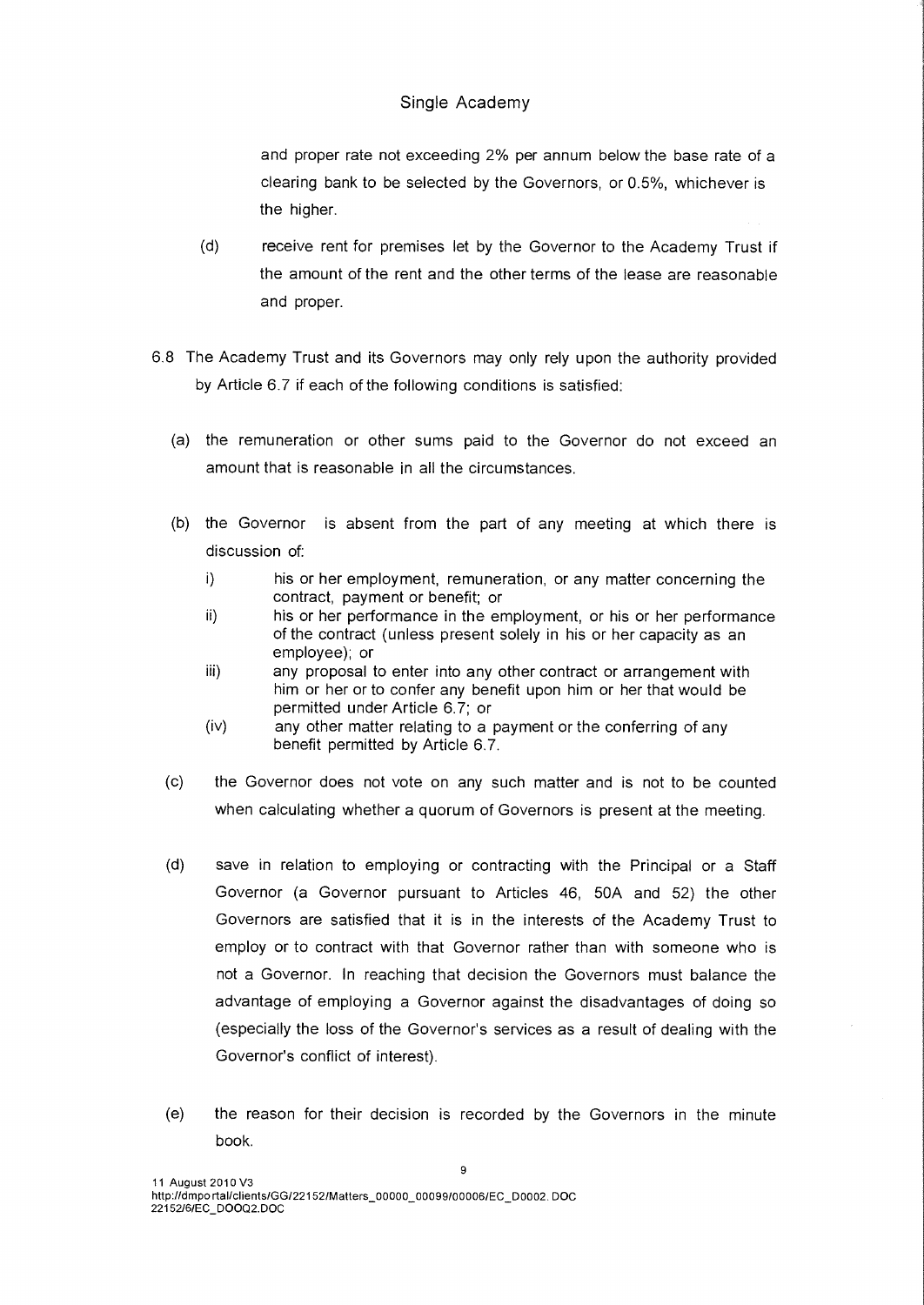- (f) a majority of the Governors then in office have received no such payments or benefit.
- 6.8A The provision in clause 6.6 (c) that no Governor may be employed by or receive any remuneration from the Academy Trust (other than the Principal or a Staff Governor) does not apply to an existing employee of the Academy Trust who is subsequently elected or appointed as a Governor save that this clause shall only allow such a Governor to receive remuneration or benefit from the Academy Trust in his capacity as an employee of the Academy Trust and provided that the procedure as set out in Articles 6.8(b)(i), (ii) and 6.8 (c) is followed.

## 6.9 In Articles 6.2-6.9:

(a) "Academy Trust" shall include any company in which the Academy Trust:

- holds more than 50% of the shares; or
- $\ddot{\phantom{0}}$ controls more than 50% of the voting rights attached to the shares; or
- has the right to appoint one or more directors to the board of the company.
- (b) "Governor" shall include any child, stepchild, parent, grandchild, grandparent, brother, sister or spouse of the governor or any person living with the governor as his or her partner
- (c) the employment or remuneration of a Governor includes the engagement or remuneration of any firm or company in which the Governor is:
	- (i) a partner;
	- (ii) an employee;
	- (iii) a consultant;
	- (iv) a director;
	- (v) a member; or
	- (v) a shareholder, unless the shares of the company are listed on a recognised stock exchange and the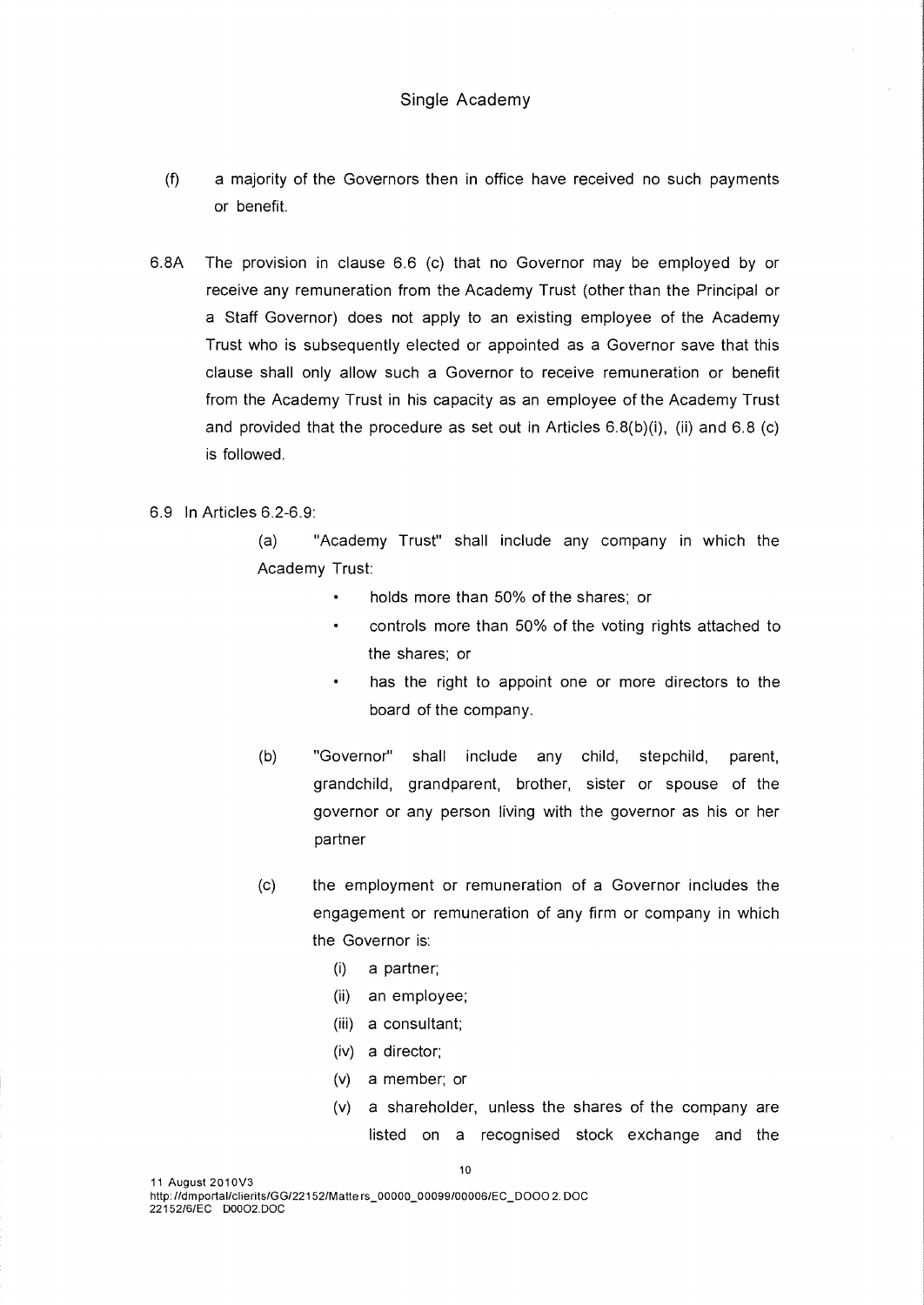Governor holds less than 1% of the issued capital.

- 7. The liability of the members of the Academy Trust is limited.
- 8. Every member of the Academy Trust undertakes to contribute such amount as may be required (not exceeding £10) to the Academy Trust's assets if it should be wound up while he or she is a member or within one year after he or she ceases to be a member, for payment of the Academy Trust's debts and liabilities before he or she ceases to be a member, and of the costs, charges and expenses of winding up, and for the adjustment of the rights of the contributories among themselves.
- 9. If the Academy Trust is wound up or dissolved and after all its debts and liabilities (including any under section 483 of the Education Act 1996) have been satisfied there remains any property it shall not be paid to or distributed among the members of the Academy Trust (except to a member that is itself a charity) but shall be given or transferred to some other charity or charities having objects similar to the Object which prohibits the distribution of its or their income and property to an extent at least as great as is imposed on the Academy Trust by Article 6 above, chosen by the members of the Academy Trust at or before the time of dissolution and if that cannot be done then to some other charitable object.
- 10. No alteration or addition shall be made to or in the provisions of the Articles without the written consent of the Secretary of State, such consent not to be unreasonably withheld.
- 11. No alteration or addition shall be made to or in the provisions of the Articles which would have the effect (a) that the Academy Trust would cease to be a company to which section 60 of the Companies Act 2006 applies; or (b) that the Academy Trust would cease to be a charity.

#### MEMBERS

- 12. The Members of the Academy Trust shall comprise
	- a. 3 persons appointed by the Highams Park Charitable Trust (registered charity number 1014854) who shall be the signatories to the Memorandum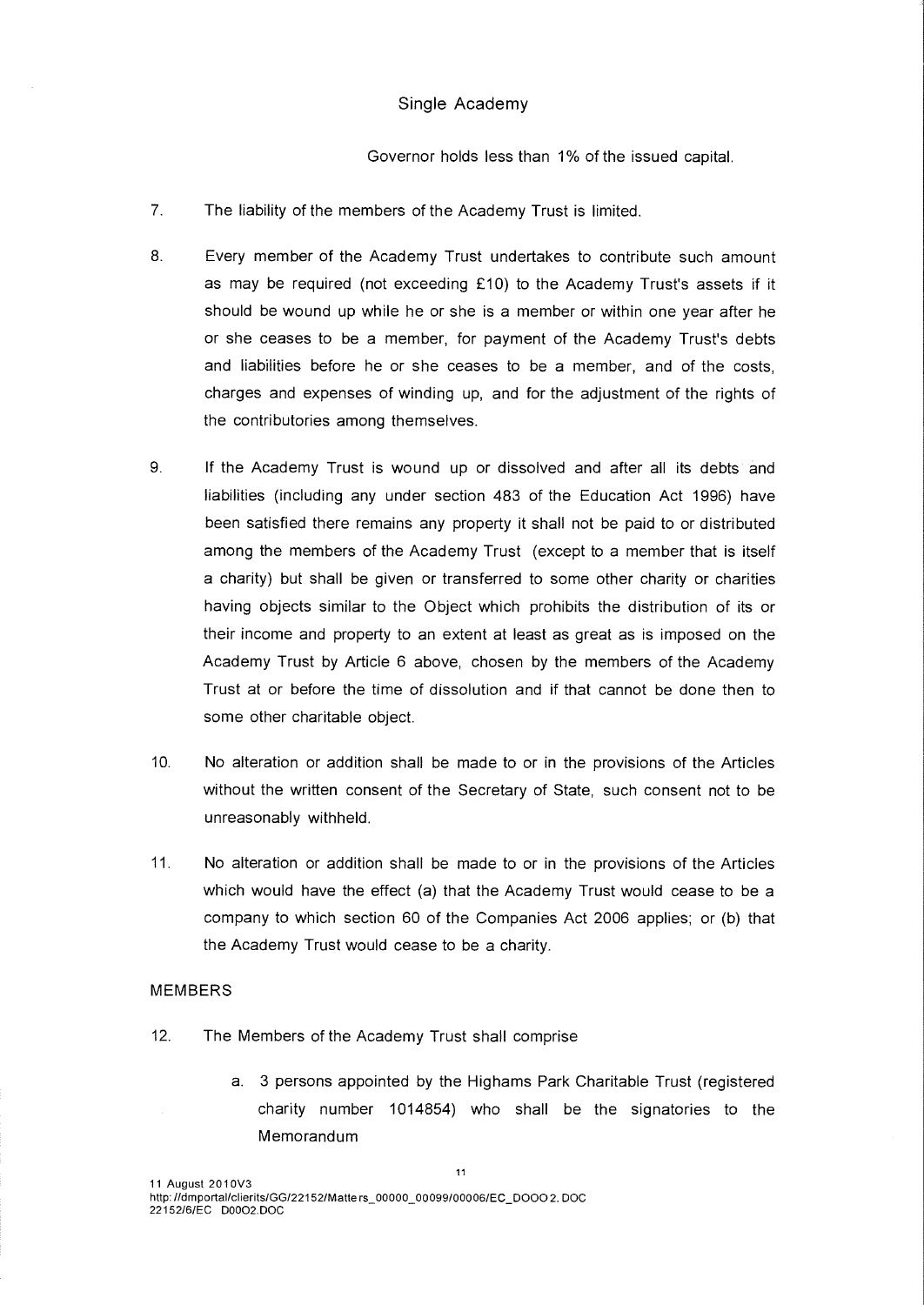- b. 1 person appointed by the Secretary of State, in the event that the Secretary of State appoints a person for this purpose;
- c. the chairman of the Governors; and
- d. any person appointed under Article 16 ;
- 13. Each of the persons entitled to appoint Members in Article 12 shall have the right from time to time by written notice delivered to the Office to remove any Member appointed by them and to appoint a replacement Member to fill a vacancy whether resulting from such removal or otherwise.
- 14. If any of the persons entitled to appoint Members in Article 12:
	- a) in the case of an individual, die or become legally incapacitated;
	- b) in the case of a corporate entity, cease to exist and are not replaced by a successor institution; or
	- c) becomes insolvent or makes any arrangement or composition with their creditors generally

their right to appoint Members under these Articles shall vest in the remaining Members.

15. Membership will terminate automatically if:

a) a Member (which is a corporate entity) ceases to exist and is not replaced by a successor institution;

b) a Member (which is an individual) dies or becomes incapable by reason of mental disorder, illness or injury of managing and administering his own affairs; or

c) a Member becomes insolvent or makes any arrangement or composition with that Member's creditors generally.

16. The Members may agree unanimously in writing to appoint such additional Members as they think fit and may unanimously (save that the agreement of the Member(s) to be removed shall not be required) in writing agree to remove any such additional Members.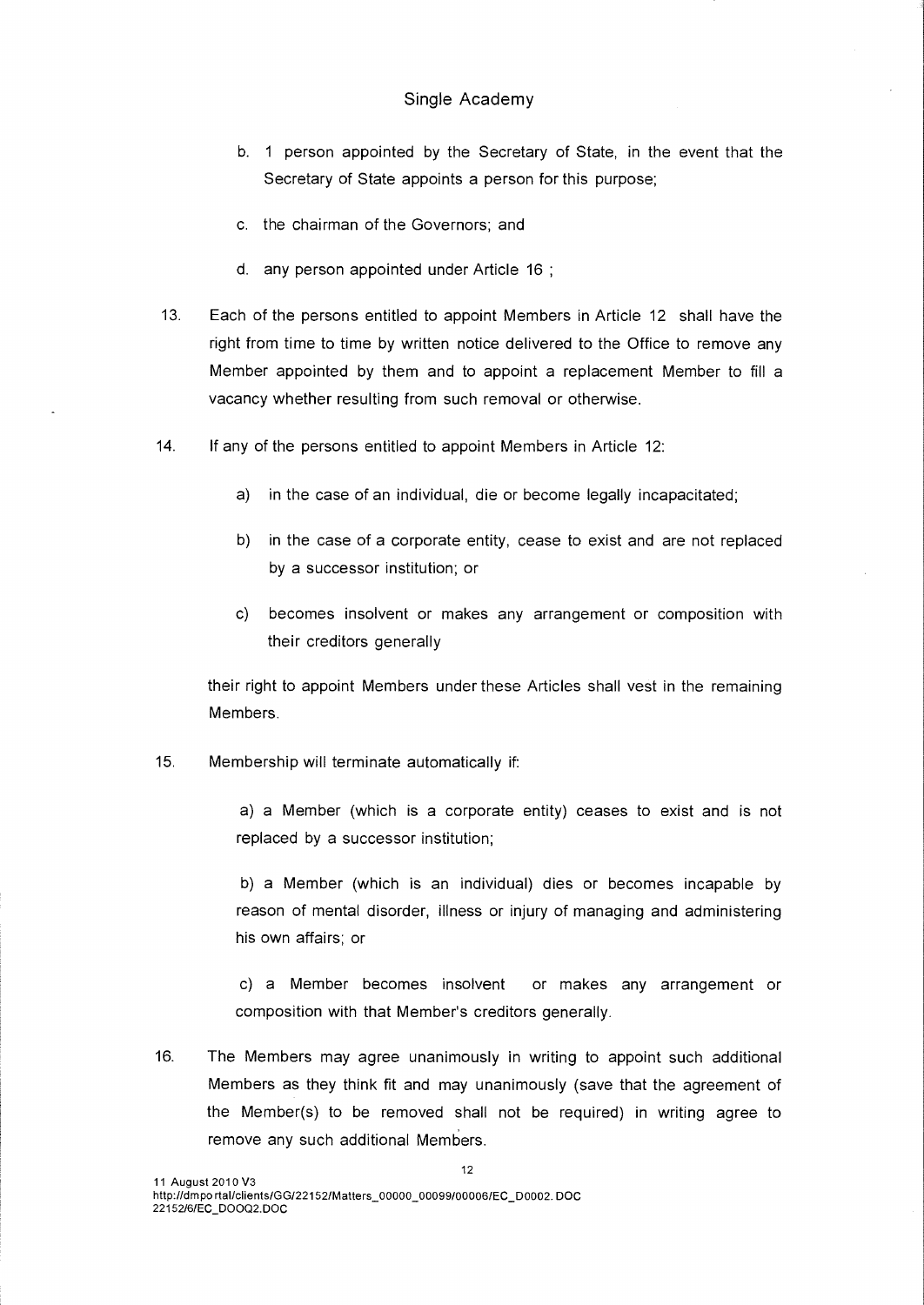- 17. Every person nominated to be a Member of the Academy Trust shall either sign a written consent to become a Member or sign the register of Members on becoming a Member.
- 18. Any Member may resign provided that after such resignation the number of Members is not less than three. A Member shall cease to be one immediately on the receipt by the Academy Trust of a notice in writing signed by the person or persons entitled to remove him under Articles 13 or 16 provided that no such notice shall take effect when the number of Members is less than three unless it contains or is accompanied by the appointment of a replacement Member.

## GENERAL MEETINGS

- 19. The Academy Trust shall hold an Annual General Meeting every year in addition to any other meetings in that year, and shall specify the meeting as such in the notices calling it; and not more than fifteen months shall elapse between the date of one Annual General Meeting of the Academy Trust and that of the next. Provided that so long as the Academy Trust holds its first Annual General Meeting within eighteen months of its incorporation, it need not hold it in the year of its incorporation or in the following year. The Annual General Meeting shall be held at such time and place as the Governors shall appoint. All meetings other than Annual General Meetings shall be called General Meetings.
- 20. The Governors may call general meetings and, on the requisition of Members pursuant to the provisions of the Companies Act 2006, shall forthwith proceed to convene a general meeting in accordance with that Act. If there are not within the United Kingdom sufficient Governors to call a general meeting, any Governor or any Member of the Academy Trust may call a general meeting.

#### NOTICE OF GENERAL MEETINGS

21. General meetings shall be called by at least fourteen clear days' notice but a general meeting may be called by shorter notice if it is so agreed by a majority in number of Members having a right to attend and vote and together representing not less than 90% of the total voting rights at that meeting.

The notice shall specify the time and place of the meeting and the general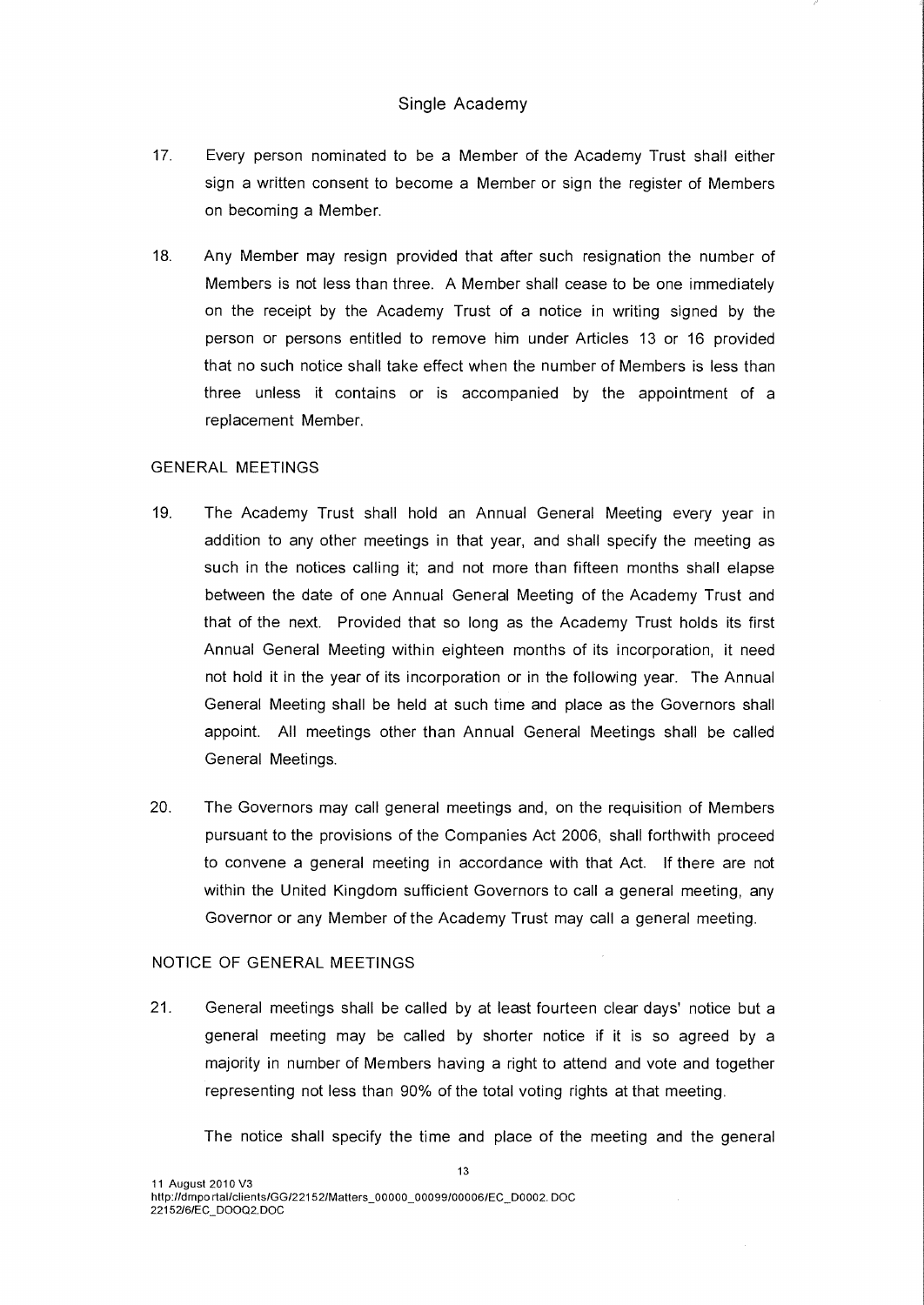nature of the business to be transacted and, in the case of an Annual General Meeting, shall specify the meeting as such. The notice shall also state that the Member is entitled to appoint a proxy.

The notice shall be given to all the Members, to the Governors and auditors.

22. The accidental omission to give notice of a meeting to, or the non-receipt of notice of a meeting by, any person entitled to receive notice shall not invalidate the proceedings at that meeting.

# PROCEEDINGS AT GENERAL MEETINGS.

- 23. No business shall be transacted at any meeting unless a quorum is present. A Member counts towards the quorum by being present either in person or by proxy. Two persons entitled to vote upon the business to be transacted, each being a Member or a proxy of a Member or a duly authorised representative of a Member organisation shall constitute a quorum.
- 24. If a quorum is not present within half an hour from the time appointed for the meeting, or if during a meeting a quorum ceases to be present, the meeting shall stand adjourned to the same day in the next week at the same time and place or to such time and place as the Governors may determine.
- 25. The chairman, if any, of the Governors or in his absence some other Governor nominated by the Governors shall preside as chairman of the meeting, but if neither the chairman nor such other Governor (if any) be present within fifteen minutes after the time appointed for holding the meeting and willing to act, the Governors present shall elect one of their number to be chairman and, if there is only one Governor present and willing to act, he shall be the chairman.
- 26. If no Governor is willing to act as chairman, or if no Governor is present within fifteen minutes after the time appointed for holding the meeting, the Members present and entitled to vote shall choose one of their number to be chairman.
- 27. A Governor shall, notwithstanding that he is not a Member, be entitled to attend and speak at any general meeting.
- 28. The chairman may, with the consent of a majority of the Members at a meeting at which a quorum is present (and shall if so directed by the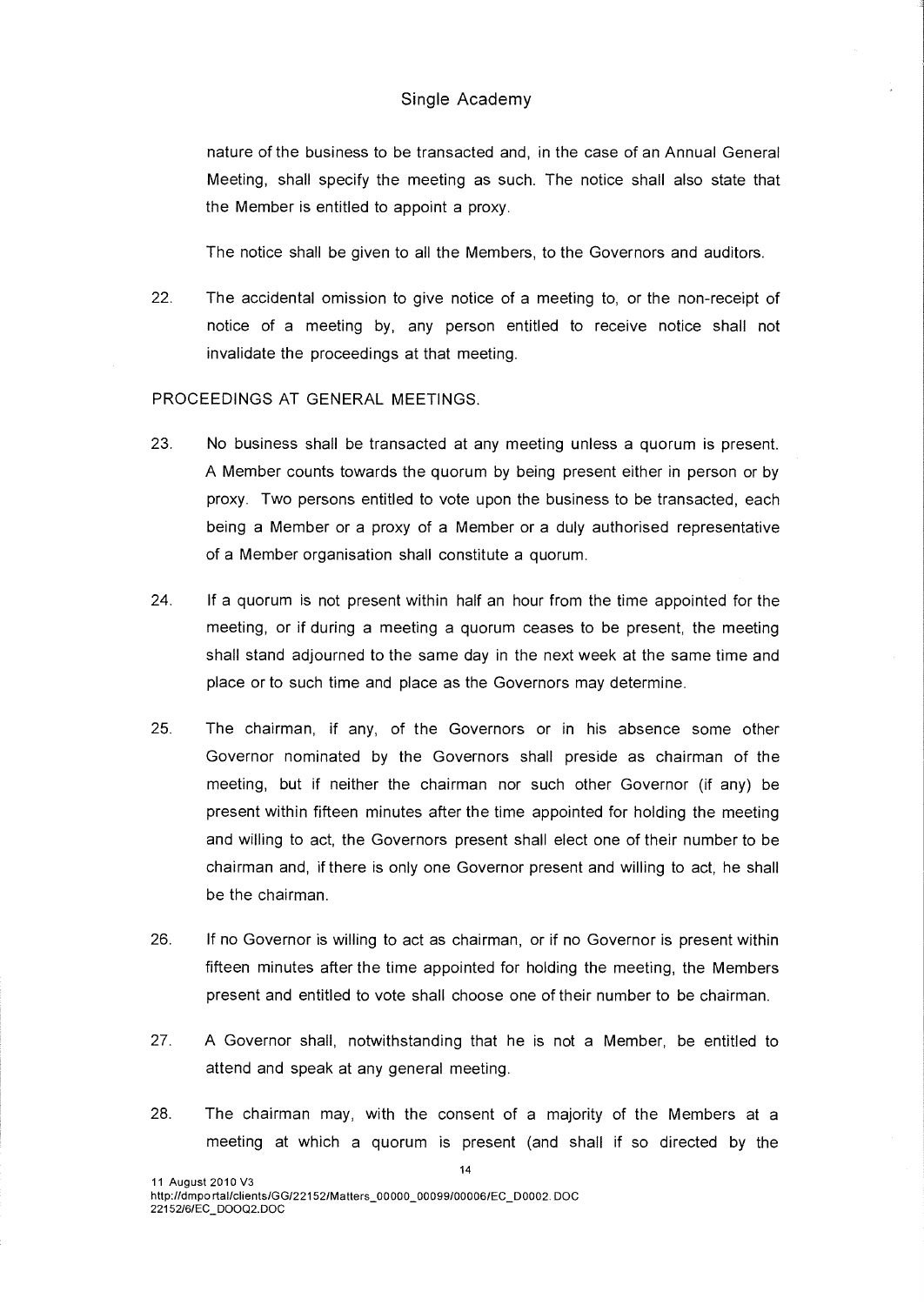meeting), adjourn the meeting from time to time and from place to place, but no business shall be transacted at any adjourned meeting other than the business which might properly have been transacted at the meeting had the adjournment not taken place. When a meeting is adjourned for fourteen days or more, at least seven clear days' notice shall be given specifying the time, date and place of the adjourned meeting and the general nature of the business to be transacted. Otherwise it shall not be necessary to give any such notice.

- 29. A resolution put to the vote of the meeting shall be decided on a show of hands unless before, or on the declaration of the result of the show of hands a poll is duly demanded. Subject to the provisions of the Companies Act 2006, a poll may be demanded:-
	- (a) by the chairman; or
	- (b) by at least two Members having the right to vote at the meeting; or
	- (c) by a Member or Members representing not less than one-tenth of the total voting rights of all the Members having the right to vote at the meeting.
- 30. Unless a poll is duly demanded a declaration by the chairman that a resolution has been carried or carried unanimously, or by a particular majority, or lost, or not carried by a particular majority and an entry to that effect in the minutes of the meeting shall be conclusive evidence of the fact without proof of the number or proportion of the votes recorded in favour of or against such resolution.
- 31. The demand for a poll may be withdrawn, before the poll is taken, but only with the consent of the chairman. The withdrawal of a demand for a poll shall not invalidate the result of a show of hands declared before the demand for the poll was made.
- 32. A poll shall be taken as the chairman directs and he may appoint scrutineers (who need not be Members) and fix a time, date and place for declaring the results. The result of the poll shall be deemed to be the resolution of the meeting at which the poll was demanded.
- 33. A poll demanded on the election of the chairman or on a question of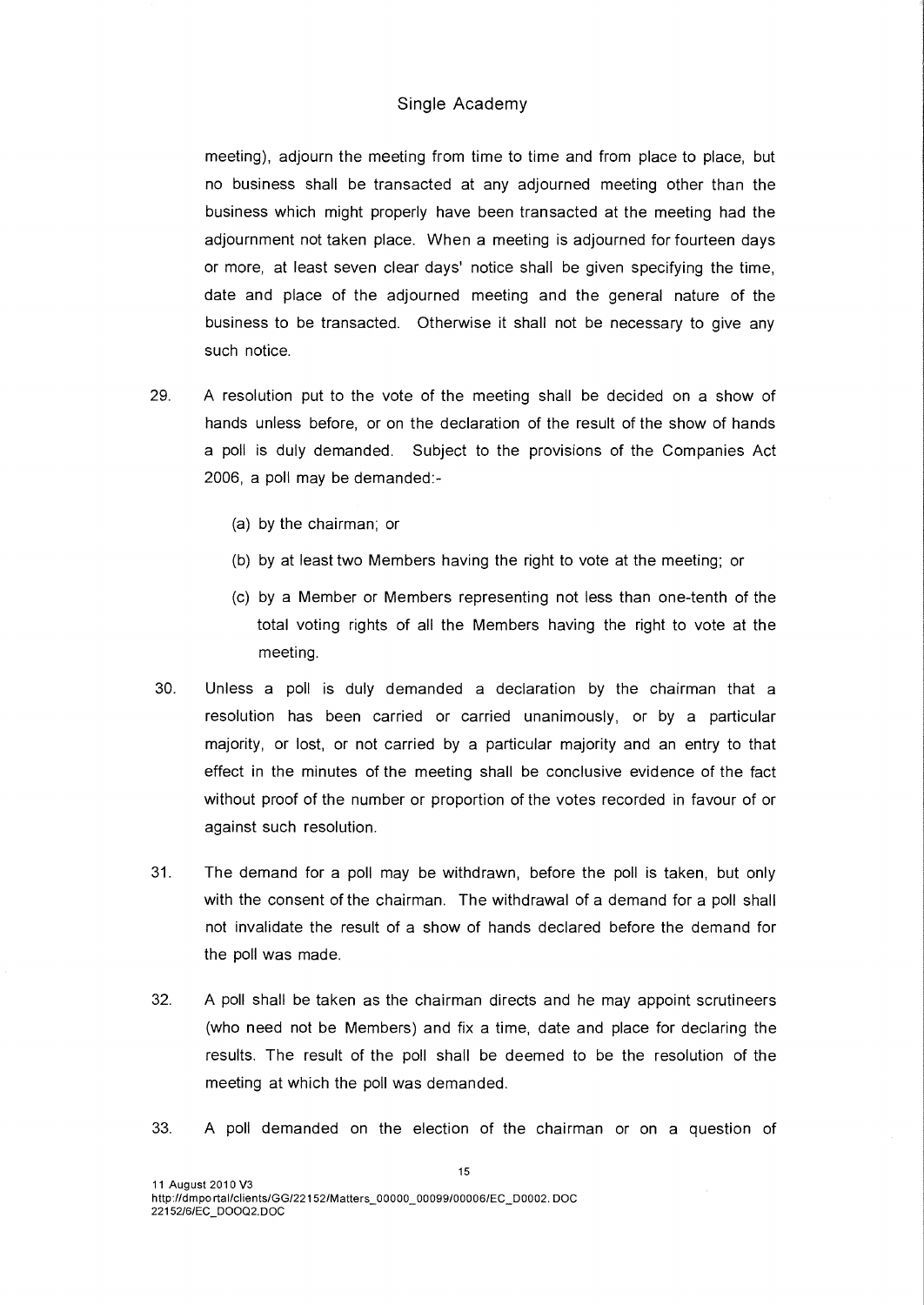adjournment shall be taken immediately. A poll demanded on any other question shall be taken either immediately or at such time, date and place as the chairman directs not being more than thirty days after the poll is demanded. The demand for a poll shall not prevent continuance of a meeting for the transaction of any business other than the question on which the poll is demanded. If a poll is demanded before the declaration of the result of a show of hands and the demand is duly withdrawn, the meeting shall continue as if the demand had not been made.

- 34. No notice need be given of a poll not taken immediately if the time, date and place at which it is to be taken are announced at the meeting at which it is demanded. In other cases at least seven clear days' notice shall be given specifying the time, date and place at which the poll is to be taken.
- 35. A resolution in writing agreed by such number of Members as required if it had been proposed at a general meeting shall be as effectual as if it had been passed at a general meeting duly convened and held provided that a copy of the proposed resolution has been sent to every Member. The resolution may consist of several instruments in the like form each agreed by one or more Members.

## VOTES OF MEMBERS

- 36. On the show of hands every Member present in person shall have one vote. On a poll every Member present in person or by proxy shall have one vote.
- 37. Not used.
- 38. No Member shall be entitled to vote at any general meeting unless all moneys then payable by him to the Academy Trust have been paid.
- 39. No objections shall be raised to the qualification of any person to vote at any general meeting except at the meeting or adjourned meeting at which the vote objected to is tendered, and every vote not disallowed at the meeting shall be valid. Any objection made in due time shall be referred to the chairman whose decision shall be final and conclusive.
- 40. An instrument appointing a proxy shall be in writing, signed by or on behalf of the appointer and shall be in the following form (or in a form as near thereto as circumstances allow or in any other form which is usual or which the

16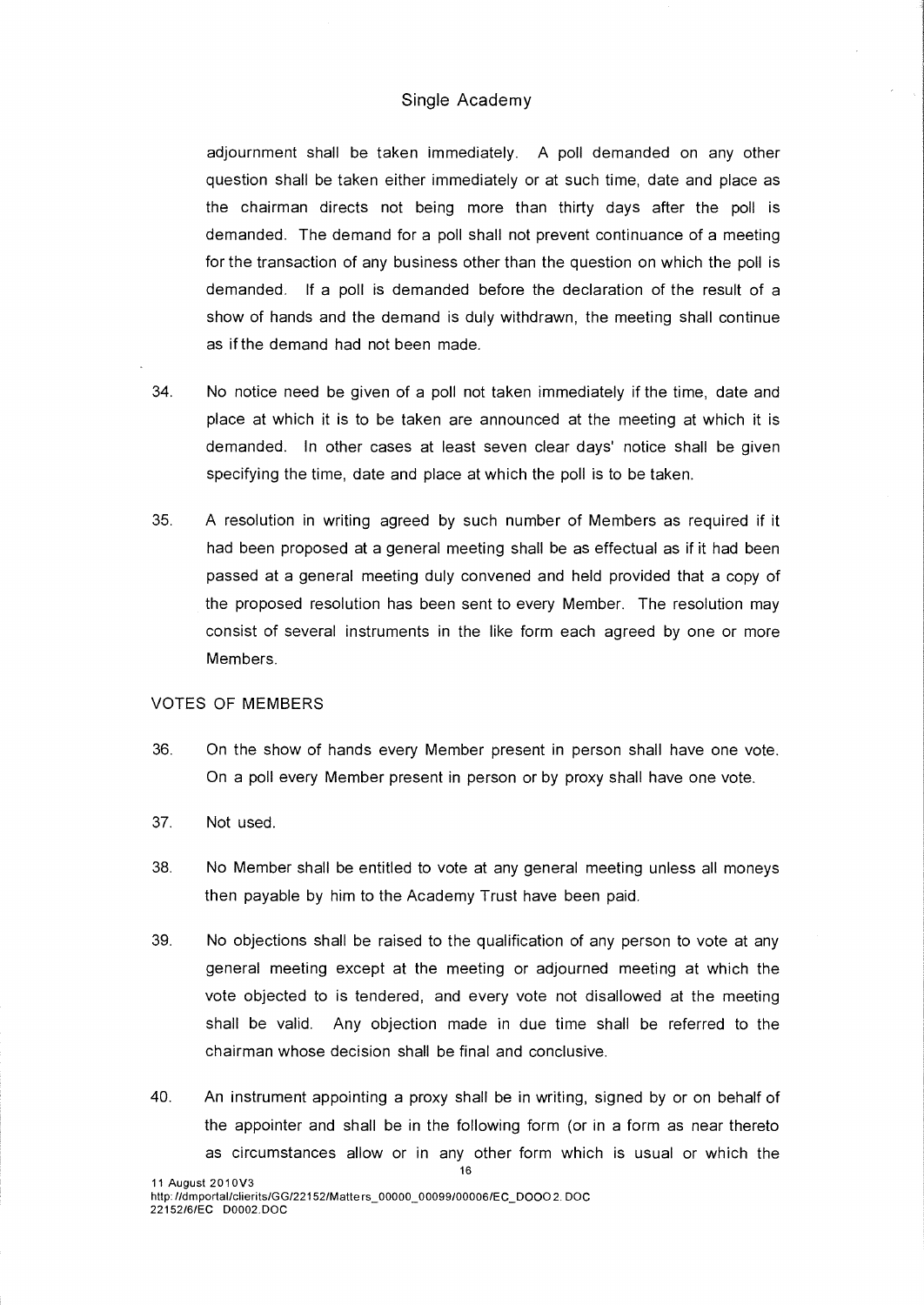Governors may approve) -.

"I/We \_\_\_\_\_\_\_\_\_of . . . . . . . , being a Member/Members of the above named Academy Trust, hereby appoint .... of ..... or in his absence ........ of as my/our proxy to vote in my/our name[s] and on my/our behalf at the annual general meeting/ general meeting of the Academy Trust to be held on  $\dots$  20[ ], and at any adjournment thereof.

Signed on. . . . 20[ ]"

41. Where it is desired to afford Members an opportunity of instructing the proxy how he shall act the instrument appointing a proxy shall be in the following form (or in a form as near thereto as circumstances allow or in any other form which is usual or which the Governors may approve)-

> "I/We,  $\dots$ , of  $\dots$ , being a Member/Members of the above-named Academy Trust, hereby appoint  $\dots$  of  $\dots$ , or in his absence,  $\dots$  of , as my/our proxy to vote in my/our name[s] and on my/our behalf at the annual general meeting/ general meeting of the Academy Trust, to be held on .... 20[ ], and at any adjournment thereof.

> This form is to be used in respect of the resolutions mentioned below as follows:

Resolution No. 1 \*for\* against

Resolution No. 2 \*for \* against.

Strike out whichever is not desired.

Unless otherwise instructed, the proxy may vote as he thinks fit or abstain from voting.

Signed on .... 20[ ]"

42. The instrument appointing a proxy and any authority under which it is signed or a copy of such authority certified by a notary or in some other way approved by the Governors may -

> (a) be deposited at the office or at such other place within the United Kingdom as is specified in the notice convening the meeting or in any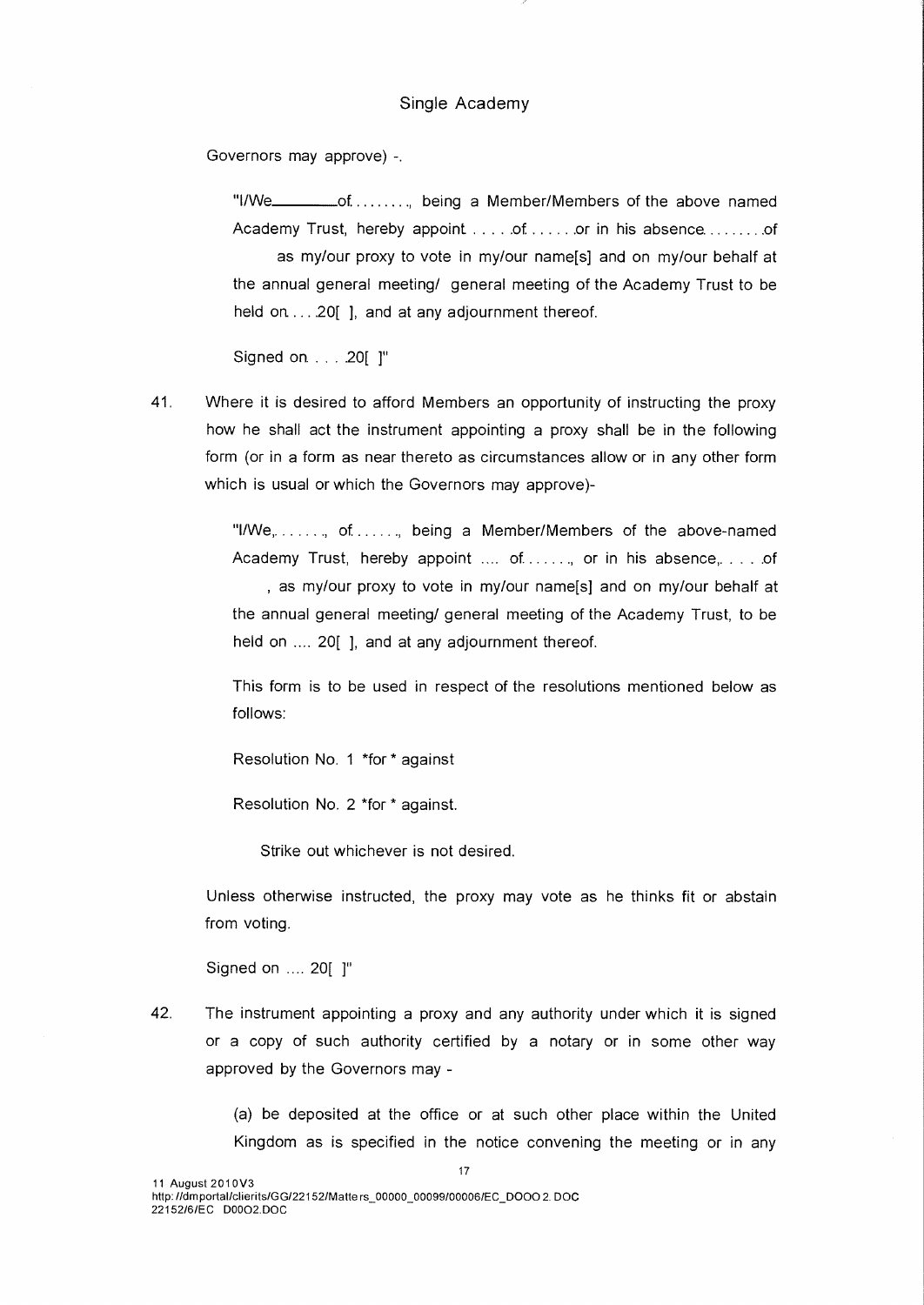instrument of proxy sent out by the Academy Trust in relation to the meeting not less than 48 hours before the time for holding the meeting or adjourned meeting at which the person named in the instrument proposes to vote, or

(b) in the case of a poll taken more than 48 hours after it is demanded, be deposited as aforesaid after the poll has been demanded and not less than 24 hours before the time appointed for the taking of the poll;

(c)where the poll is not taken forthwith but is taken not more than 48 hours after it was demanded, be delivered at the meeting at which the poll was demanded to the chairman or to the Secretary or to any Governor;

and an instrument of proxy which is not deposited or delivered in a manner so permitted shall be invalid.

- 43. A vote given or poll demanded by proxy or by the duly authorised representative of a corporation shall be valid notwithstanding the previous determination of the authority of the person voting or demanding a poll unless notice of the determination was received by the Academy Trust at the office or at such other place at which the instrument of proxy was duty deposited before the commencement of the meeting or adjourned meeting at which the vote given or the poll demanded or (or in the case of a poll taken otherwise than on the same day as the meeting or adjourned meeting) the time appointed for taking the poll.
- 44. Any organisation which is a Member of the Academy Trust may by resolution of its board of directors or other governing body authorise such person as it thinks fit to act as its representative at any meeting of the Academy Trust, and the person so authorised shall be entitled to exercise the same powers on behalf of the organisation which he represents as that organisation could exercise if it were an individual Member of the Academy Trust.

## GOVERNORS

- 45. The number of Governors shall be not less than three but (unless otherwise determined by ordinary resolution) shall not be subject to any maximum.
- 46. Subject to Articles 48-49 and 64, the Academy Trust shall have the following Governors: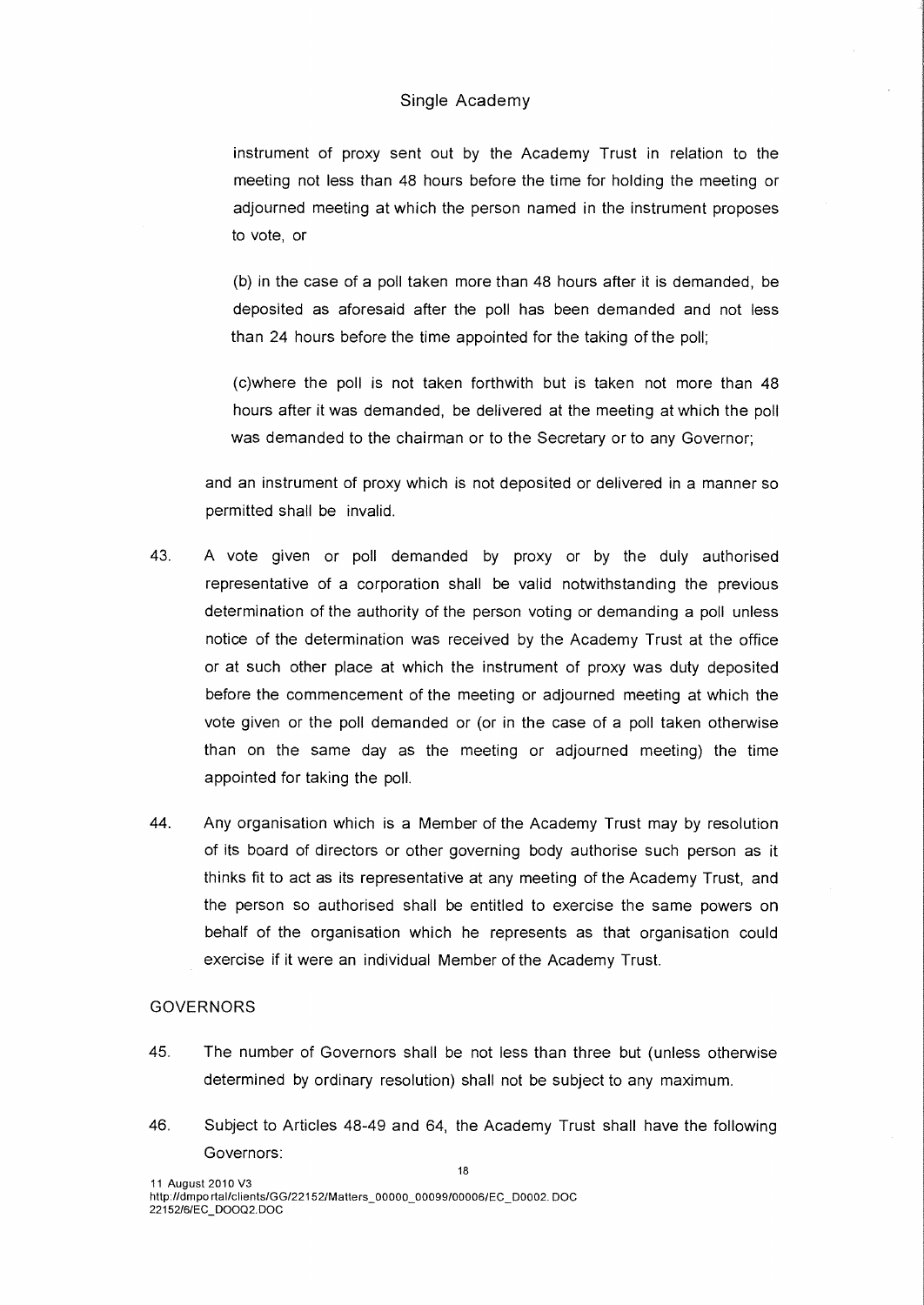- a. Up to 7 Foundation Governors, appointed under Article 50
- b. 2 Staff Governors, appointed under Article 50A;
- c. a minimum of 2 Parent Governors elected or appointed under Articles 53-58;
- d. the Principal;
- e. any Additional Governors, if appointed under Article 62, 62A or 68A; and
- f. any Further Governors, if appointed under Article 63 or Article 68A;
- 47. The Academy Trust may also have any Co-opted Governor appointed under Article 59.
- 48. The first Governors shall be those persons named in the statement delivered pursuant to sections 9 and 12 of the Companies Act 2006.
- 49. Future Governors shall be appointed or elected, as the case may be, under these Articles. Where it is not possible for such a Governor to be appointed or elected due to the fact that an Academy has not yet been established or the Principal has not been appointed, then the relevant Article or part thereof shall not apply.

## APPOINTMENT OF GOVERNORS

- 50. The Members may appoint up to 7 Foundation Governors.
- 50A. The Members may appoint Staff Governors through such process as they may determine, provided that the total number of Governors (including the Principal) who are employees of the Academy Trust does not exceed one third of the total number of Governors and Article 58A shall apply.
- 51. Not used.
- 52. The Principal shall be treated for all purposes as being an ex officio Governor.
- 53. Subject to Article 57, the Parent Governors shall be elected by parents of registered pupils at the Academy. A Parent Governor must be a parent of a pupil at the Academy at the time when he is elected.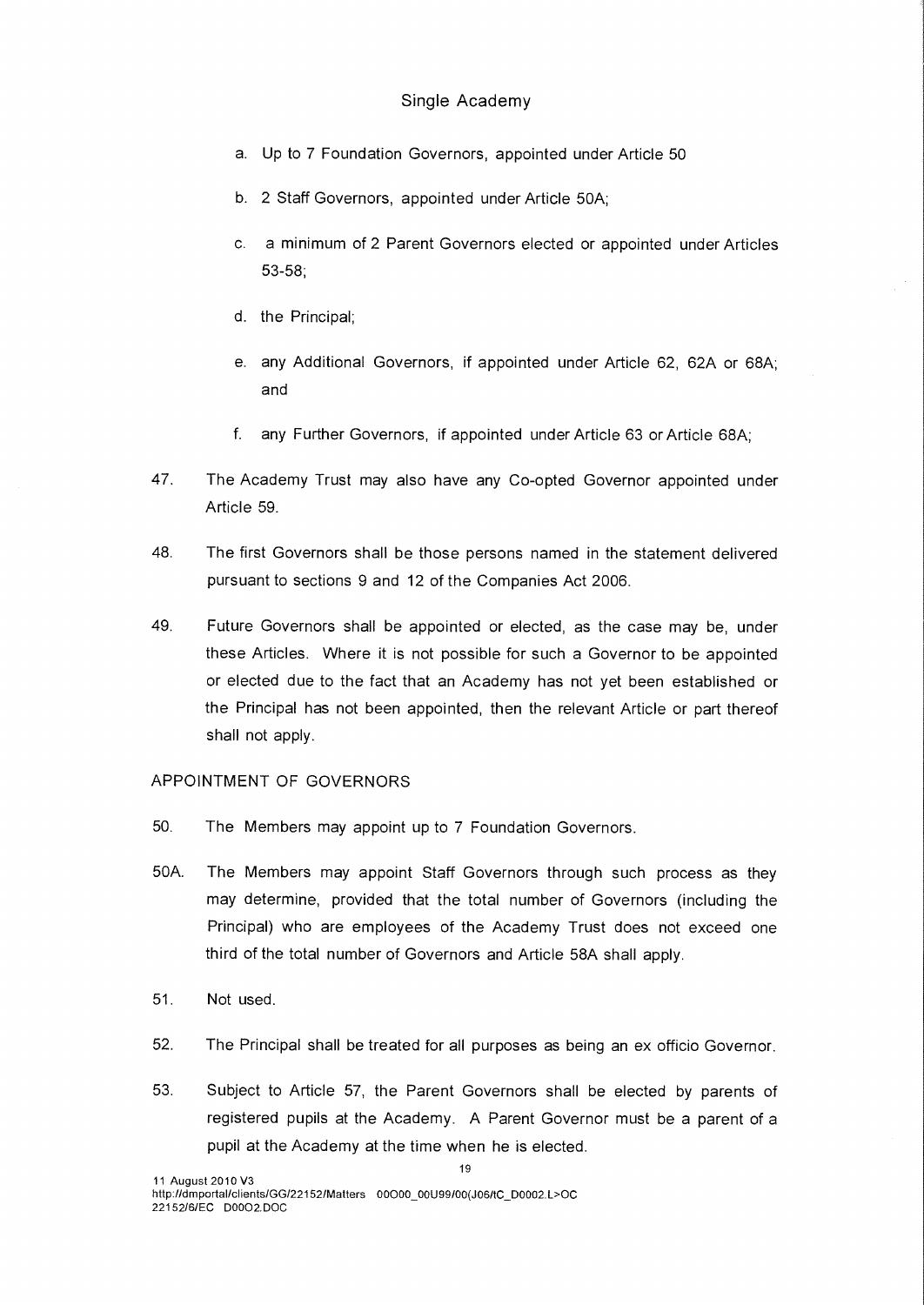- 54. The Governing Body shall make all necessary arrangements for, and determine all other matters relating to, an election of Parent Governors, including any question of whether a person is a parent of a registered pupil at the Academy. Any election of Parent Governors which is contested shall be held by secret ballot.
- 55. The arrangements made for the election of a Parent Governor shall provide for every person who is entitled to vote in the election to have an opportunity to do so by post or, if he prefers, by having his ballot paper returned to the Academy Trust by a registered pupil at the Academy.
- 56. Where a vacancy for a Parent Governor is required to be filled by election, the Governing Body shall take such steps as are reasonably practical to secure that every person who is known to them to be a parent of a registered pupil at the Academy is informed of the vacancy and that it is required to be filled by election, informed that he is entitled to stand as a candidate, and vote at the election, and given an opportunity to do so.
- 57. The number of Parent Governors required shall be made up by Parent Governors appointed by the Governing Body if the number of parents standing for election is less than the number of vacancies.
- 58. In appointing a Parent Governor the Governing Body shall appoint a person who is the parent of a registered pupil at the Academy; or where it is not reasonably practical to do so, a person who is the parent of a child of compulsory school age.
- 58A. The Staff Governors shall be elected by a secret ballot of staff employed under a contract of employment or a contract for services or otherwise engaged to provide services to the Academy (excluding the Principal). All arrangements for the calling and the conduct of the election and resolution of questions as to whether any person is an eligible candidate shall be determined by the Governors. If a Staff Governor ceases to work at the Academy then he shall be deemed to have resigned and shall cease to be a Governor automatically on termination of his work at the Academy. Any election of a Staff Governor which is contested shall be held by secret ballot. One Staff Governor shall be a teacher elected by the teaching staff and one Staff Governor shall be a member of the support staff elected by the support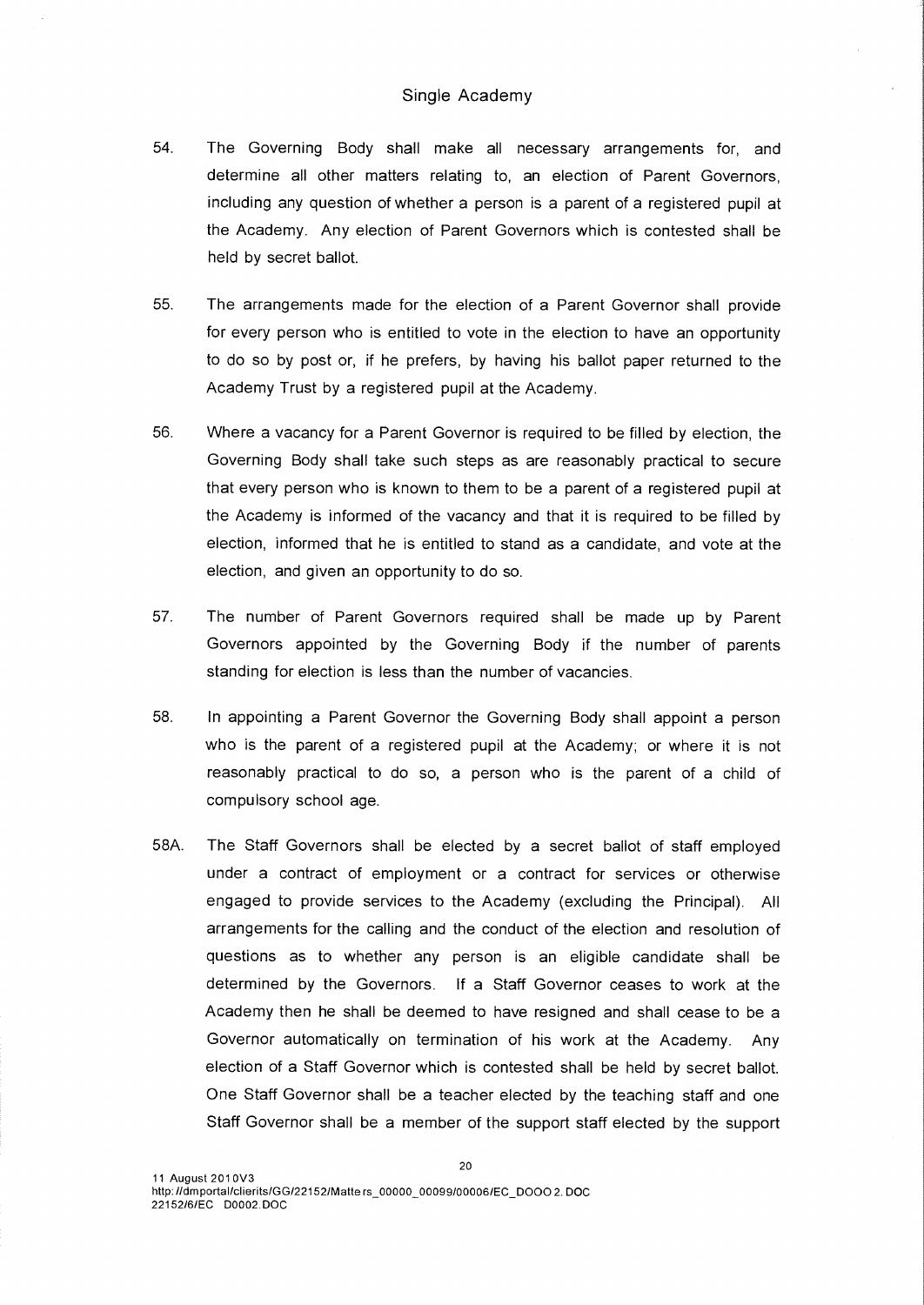staff.

58B. The first Parent Governors and Staff Governors shall be those people who filled those positions on the Governing Body of the predecessor Highams Park School at its closure (provided they remain eligible under these Articles) who shall become Governors of the Academy on the opening of the Academy as Parent or Staff Governors (as the case may be) for the remainder of the terms of office for which they were elected to the predecessor Governing Body.

## CO-OPTED GOVERNORS

59. The Governors may appoint up to 3 Co-opted Governors. A 'Co-opted Governor' means a person who is appointed to be a Governor by being Coopted by Governors who have not themselves been so appointed. The Governors may not co-opt an employee of the Academy Trust as a Co-opted Governor if thereby the number of Governors who are employees of the Academy Trust would exceed one third of the total number of Governors (including the Principal).

#### APPOINTMENT OF ADDITIONAL GOVERNORS

60. The Secretary of State may give a warning notice to the Governors where he is satisfied—

- i) that the standards of performance of pupils at the Academy are unacceptably low, or
- ii) that there has been a serious breakdown in the way the Academy is managed or governed, or
- iii) that the safety of pupils or staff of the Academy is threatened (whether by a breakdown of discipline or otherwise).

61. For the purposes of Article 60 a 'warning notice' is a notice in writing by the Secretary of State to the Academy Trust delivered to the Office setting out—

21

a) the matters referred to in Article 60;

b) the action which he requires the Governors to take in order to remedy those matters; and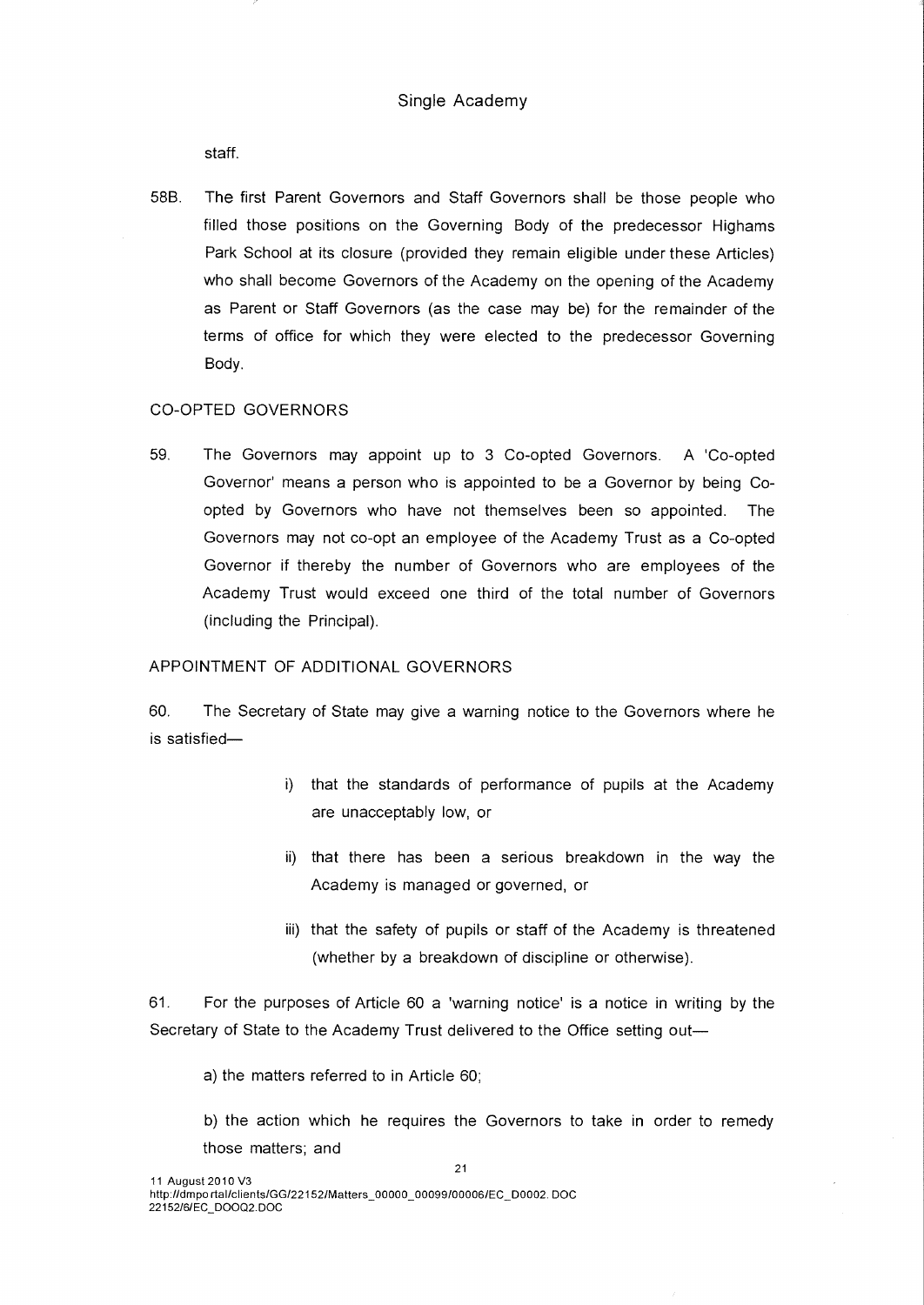c) the period within which that action is to be taken by the Governors ('the compliance period').

62. The Secretary of State may appoint such Additional Governors as he thinks fit if the Secretary of State has:

a) given the Governors a warning notice in accordance with Article 60 ; and

b) the Governors have failed to comply, or secure compliance, with the notice to the Secretary of State's satisfaction within the compliance period.

- 62A The Secretary of State may also appoint such Additional Governors where following an Inspection by the Chief Inspector in accordance with the Education Act 2005 (an "Inspection") the Academy Trust receives an Ofsted grading (being a grade referred to in The Framework for School Inspection or any modification or replacement of that document for the time being in force) which amounts to a drop, either from one Inspection to the next Inspection or between any two Inspections carried out within a 5 year period, of two Ofsted grades. For the purposes of the foregoing the grade received by Highams Park School shall be regarded as the grade received by the Academy.
- 63. The Secretary of State may also appoint such Further Governors as he thinks fit if a Special Measures Termination Event (as defined in the Funding Agreement) occurs in respect of the Academy.
- 64. Within 5 days of the Secretary of State appointing any Additional or Further Governors in accordance with Articles 62, 62A or 63, any Governors appointed under Article 50 and holding office immediately preceding the appointment of such Governors, shall resign immediately and the Members' power to appoint Governors under Article 50 shall remain suspended until the Secretary of State removes one or more of the Additional or Further Governors.

#### TERM OF OFFICE

65. Subject to Article 58B, the term of office for any Governor shall be 4 years, save that this time limit shall not apply to the Principal. Subject to remaining eligible to be a particular type of Governor, any Governor may be reappointed or re-elected.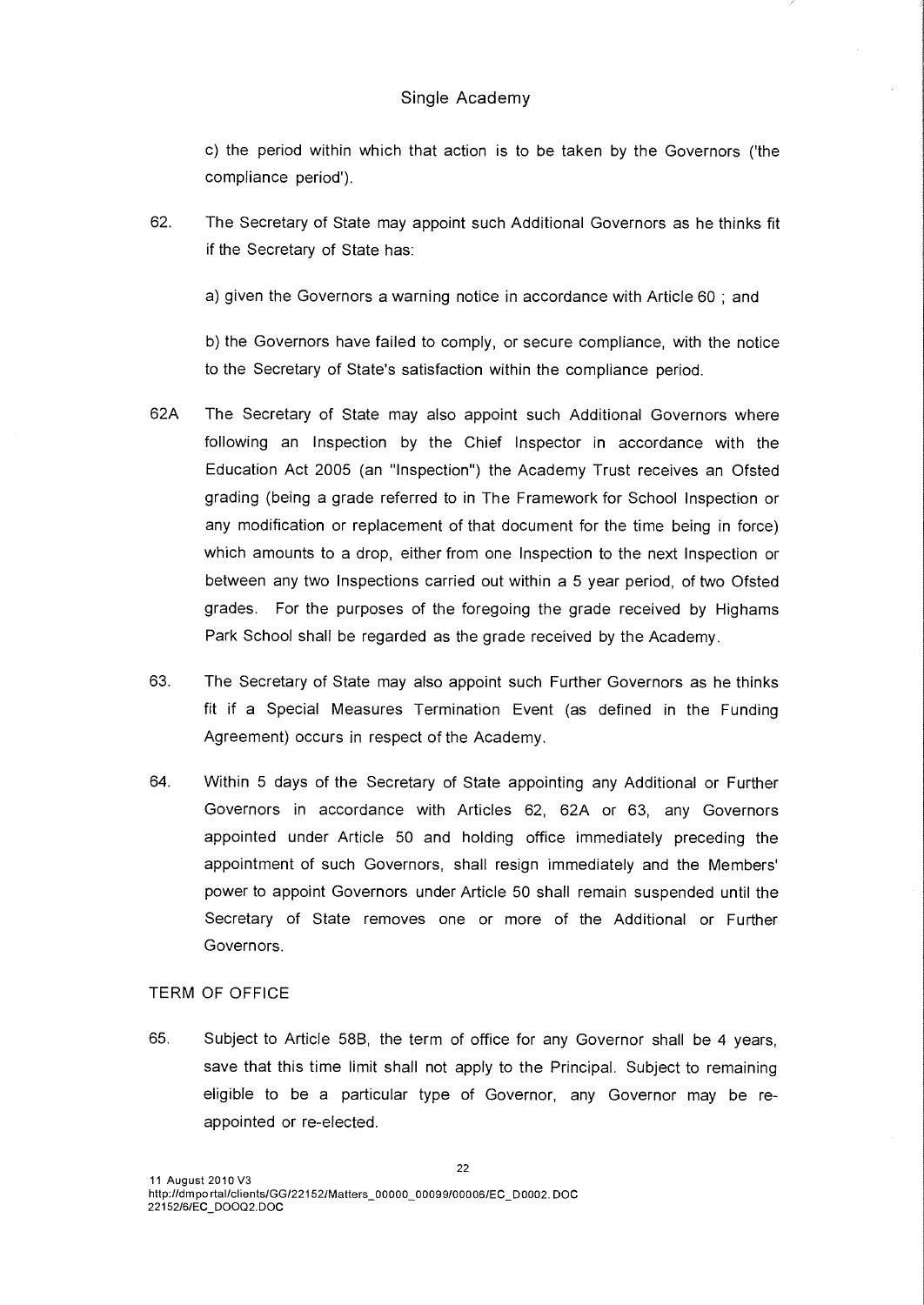## RESIGNATION AND REMOVAL

- 66. A Governor shall cease to hold office if he resigns his office by notice to the Academy Trust (but only if at least three Governors will remain in office when the notice of resignation is to take effect).
- 67. A Governor shall cease to hold office if he is removed by the person or persons who appointed him. This Article does not apply in respect of a Parent Governor.
- 68. Where a Governor resigns his office or is removed from office, the Governor or, where he is removed from office, those removing him, shall give written notice thereof to the Secretary.
- 68A. Where an Additional or Further Governor appointed pursuant to Articles 62, 62A or 63 ceases to hold office as a Governor for any reason, other than being removed by the Secretary of State, the Secretary of State shall be entitled to appoint an Additional or Further Governor in his place.

## DISQUALIFICATION OF GOVERNORS

- 69. No person shall be qualified to be a Governor unless he is aged 18 or over at the date of his election or appointment. No current pupil of the Academy shall be a Governor.
- 70. A Governor shall cease to hold office if he becomes incapable by reason of mental disorder, illness or injury of managing or administering his own affairs.
- 71. A Governor shall cease to hold office if he is absent without the permission of the Governors from all their meetings held within a period of six months and the Governors resolve that his office be vacated.
- 72. A person shall be disqualified from holding or continuing to hold office as a Governor if—

a) his estate has been sequestrated and the sequestration has not been discharged, annulled or reduced; or

b) he is the subject of a bankruptcy restrictions order or an interim order.

73. A person shall be disqualified from holding or continuing to hold office as a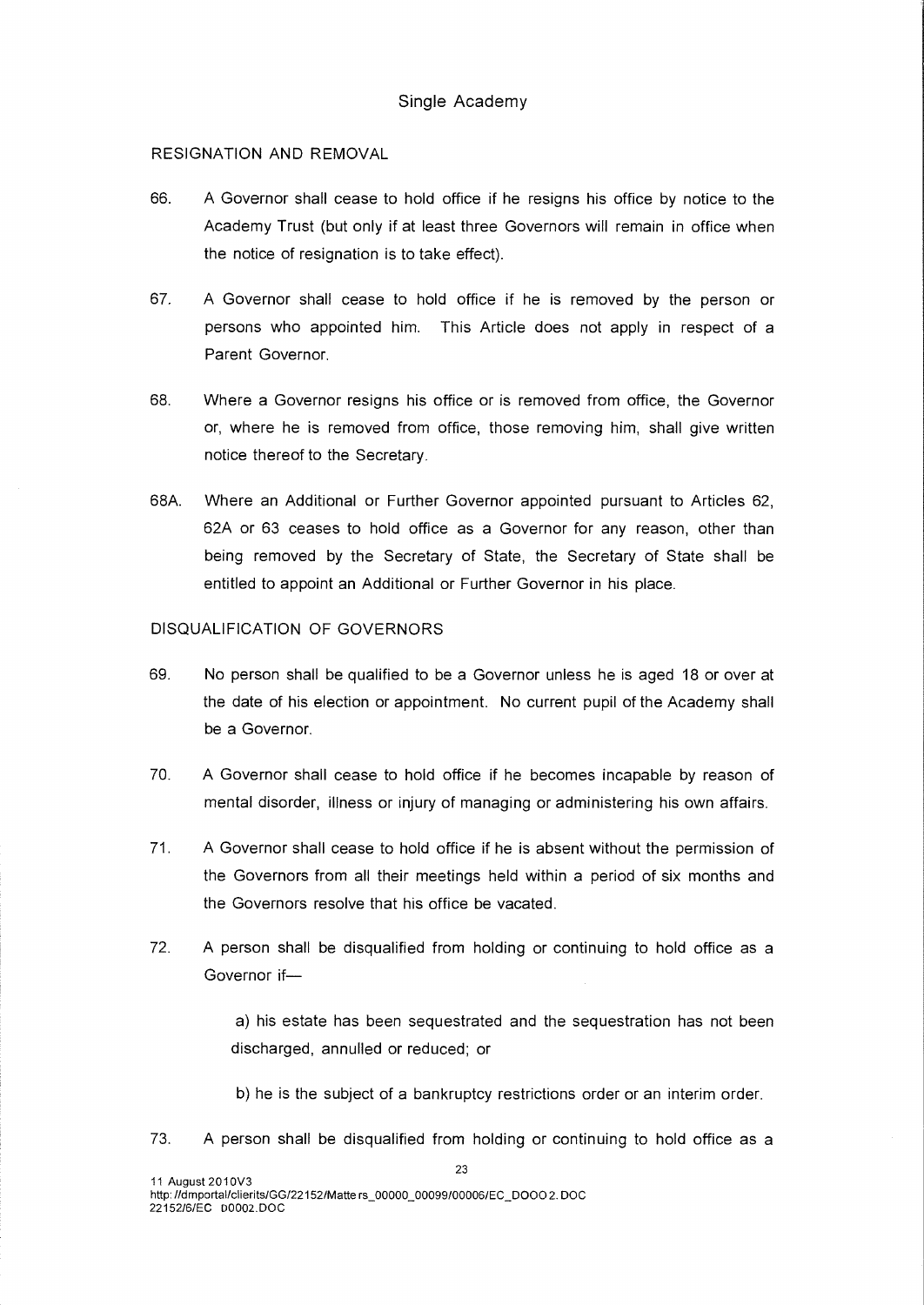Governor at any time when he is subject to a disqualification order or a disqualification undertaking under the Company Directors Disqualification Act 1986 or to an order made under section 429(2)(b) of the Insolvency Act 1986 (failure to pay under county court administration order).

- 74. A Governor shall cease to hold office if he ceases to be a Governor by virtue of any provision in the Companies Act 2006 or is disqualified from acting as a trustee by virtue of section 72 of the Charities Act 1993 (or any statutory reenactment or modification of that provision).
- 75. A person shall be disqualified from holding or continuing to hold office as a Governor if he has been removed from the office of charity trustee or trustee for a charity by an order made by the Charity Commission or the High Court on the grounds of any misconduct or mismanagement in the administration of the charity for which he was responsible or to which he was privy, or which he by his conduct contributed to or facilitated.
- 76. A person shall be disqualified from holding or from continuing to hold office as a Governor at any time when he is:

a) included in the list kept by the Secretary of State under section 1 of the Protection of Children Act 1999; or

b) disqualified from working with children in accordance with Section 35 of the Criminal Justice and Court Services Act 2000; or

c) barred from regulated activity relating to children (within the meaning of section 3(2) of the Safeguarding Vulnerable Groups Act 2006)

- 77. A person shall be disqualified from holding or continuing to hold office as a Governor if he is a person in respect of whom a direction has been made under section 142 of the Education Act 2002 or is subject to any prohibition or restriction which takes effect as if contained in such a direction.
- 78. A person shall be disqualified from holding or continuing to hold office as a Governor where he has, at any time, been convicted of any criminal offence, excluding any that have been spent under the Rehabilitation of Offenders Act 1974 as amended, and excluding any offence for which the maximum sentence is a fine or a lesser sentence except where a person has been convicted of any offence which falls under section 72 of the Charities Act 24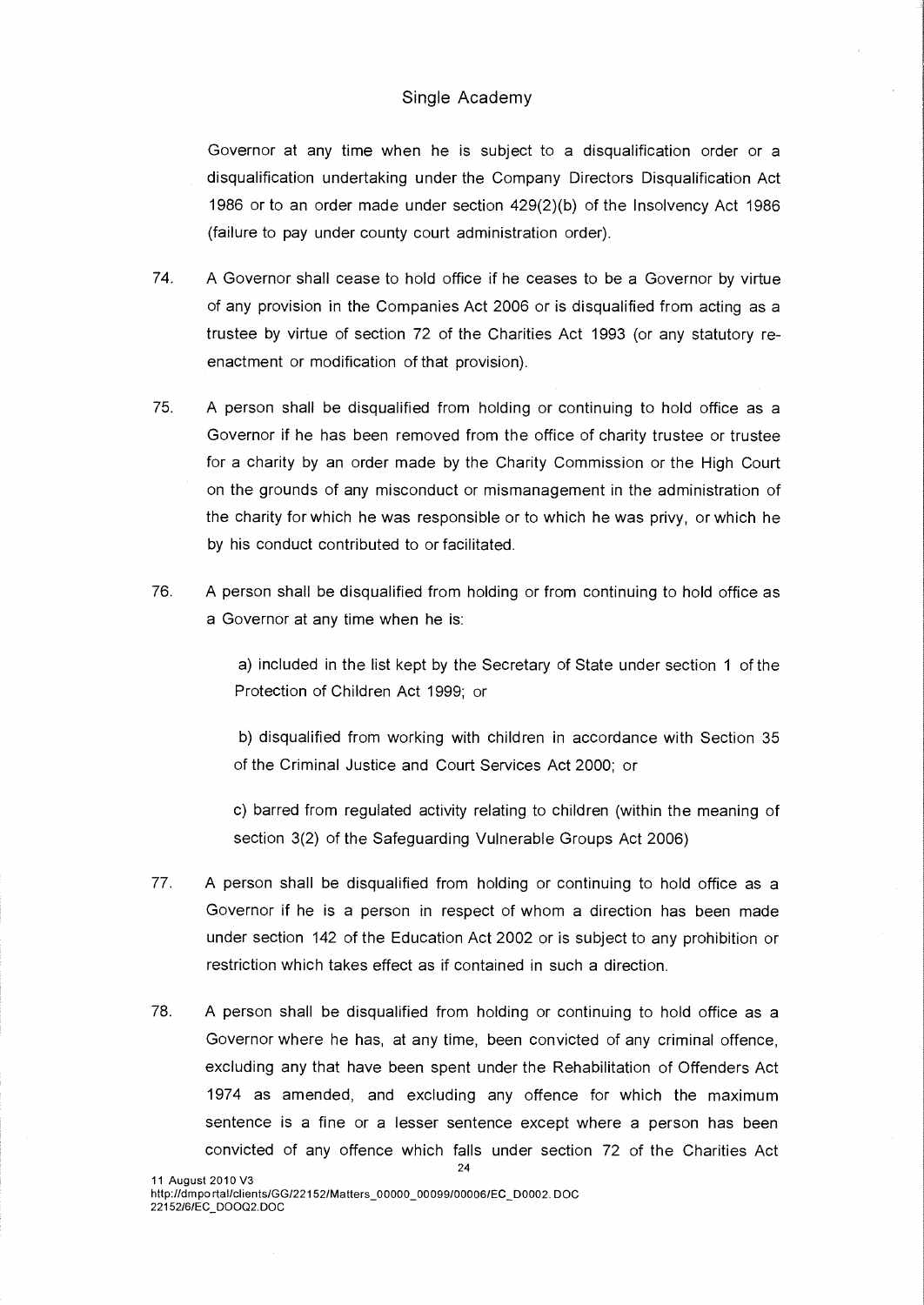1993.

- 79. After the Academy has opened, a person shall be disqualified from holding or continuing to hold office as a Governor if he has not provided to the chairman of the Governors a criminal records certificate at an enhanced disclosure level under section 113B of the Police Act 1997. In the event that the certificate discloses any information which would in the opinion of either the chairman or the Principal confirm their unsuitability to work with children that person shall be disqualified. If a dispute arises as to whether a person shall be disqualified, a referral shall be made to the Secretary of State to determine the matter. The determination of the Secretary of State shall be final.
- 80. Where, by virtue of these Articles a person becomes disqualified from holding, or continuing to hold office as a Governor; and he is, or is proposed, to become such a Governor, he shall upon becoming so disqualified give written notice of that fact to the Secretary.
- 81. Articles 69 to 80 and Articles 98-99 also apply to any member of any committee of the Governors who is not a Governor.

### SECRETARY TO THE GOVERNORS

82. The Secretary shall be appointed by the Governors for such term, at such remuneration and upon such conditions as they may think fit; and any Secretary so appointed may be removed by them. The Secretary shall not be a Governor or a Principal. Notwithstanding this Article, the Governors may, where the Secretary fails to attend a meeting of theirs, appoint any one of their number or any other person to act as Secretary for the purposes of that meeting.

#### CHAIRMAN AND VICE-CHAIRMAN OF THE GOVERNORS

- 83. The Governors shall each school year, at their first meeting in that year, elect a chairman and a vice-chairman from among their number. A Governor who is employed by the Academy Trust shall not be eligible for election as chairman or vice-chairman.
- 84. Subject to Article 85, the chairman or vice-chairman shall hold office as such until his successor has been elected in accordance with Article 86.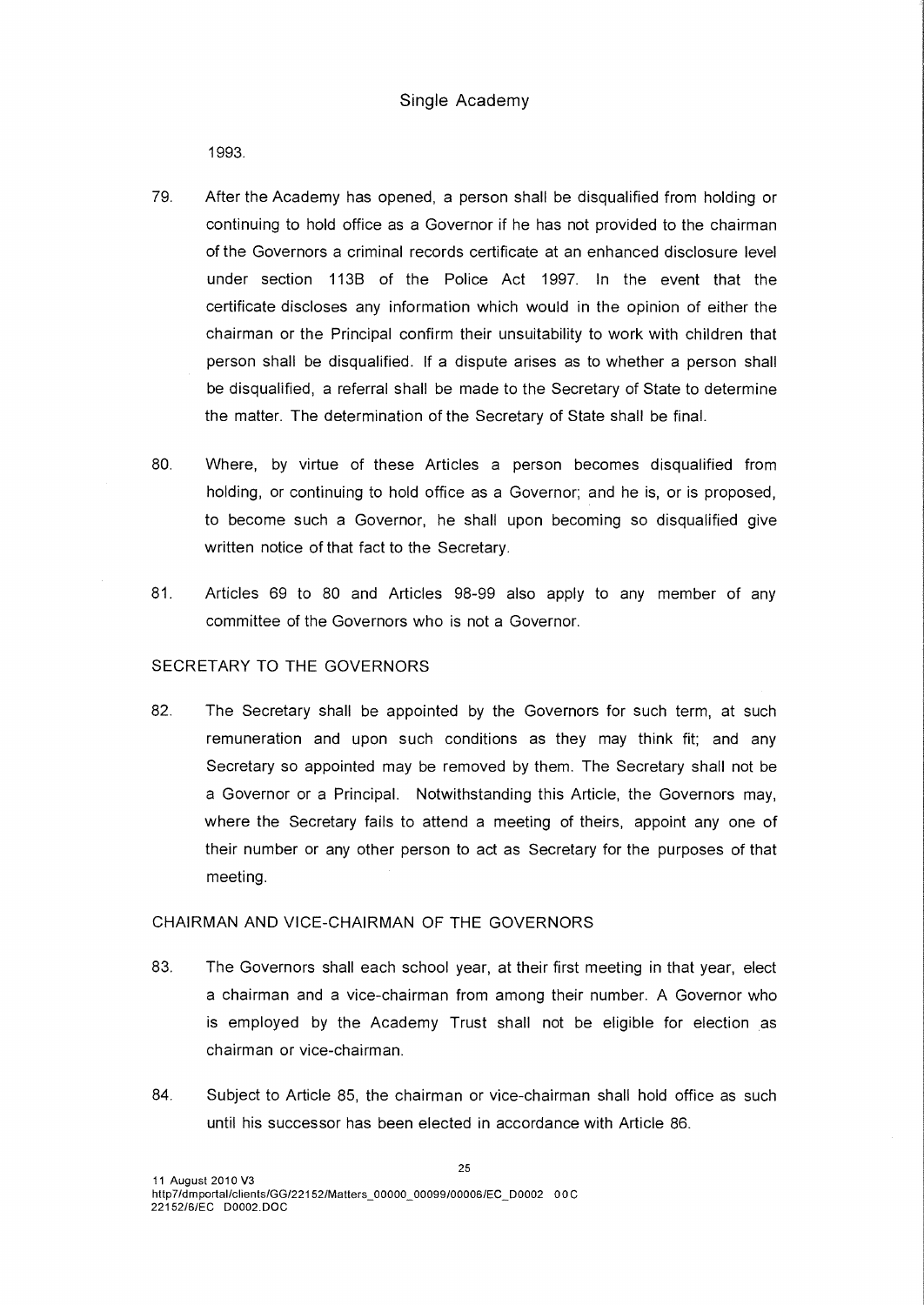- 85. The chairman or vice-chairman may at any time resign his office by giving notice in writing to the Secretary. The chairman or vice-chairman shall cease to hold office if
	- a) he ceases to be a Governor;
	- b) he is employed by the Academy Trust;
	- c) he is removed from office in accordance with these Articles; or
	- d) in the case of the vice-chairman, he is elected in accordance with these Articles to fill a vacancy in the office of chairman.
- 86. Where by reason of any of the matters referred to in Article 85, a vacancy arises in the office of chairman or vice-chairman, the Governors shall at their next meeting elect one of their number to fill that vacancy.
- 87. Where the chairman is absent from any meeting or there is at the time a vacancy in the office of the chairman, the vice-chairman shall act as the chair for the purposes of the meeting.
- 88. Where in the circumstances referred to in Article 87 the vice-chairman is also absent from the meeting or there is at the time a vacancy in the office of vicechairman, the Governors shall elect one of their number to act as a chairman for the purposes of that meeting, provided that the Governor elected shall not be a person who is employed by the Academy Trust.
- 89. The Secretary shall act as chairman during that part of any meeting at which the chairman is elected.
- 90. Any election of the chairman or vice-chairman which is contested shall be held by secret ballot.
- 91. The Governors may remove the chairman or vice-chairman from office in accordance with these Articles.
- 92. A resolution to remove the chairman or vice-chairman from office which is passed at a meeting of the Governors shall not have effect unless—

a) it is confirmed by a resolution passed at a second meeting of the Governors held not less than fourteen days after the first meeting; and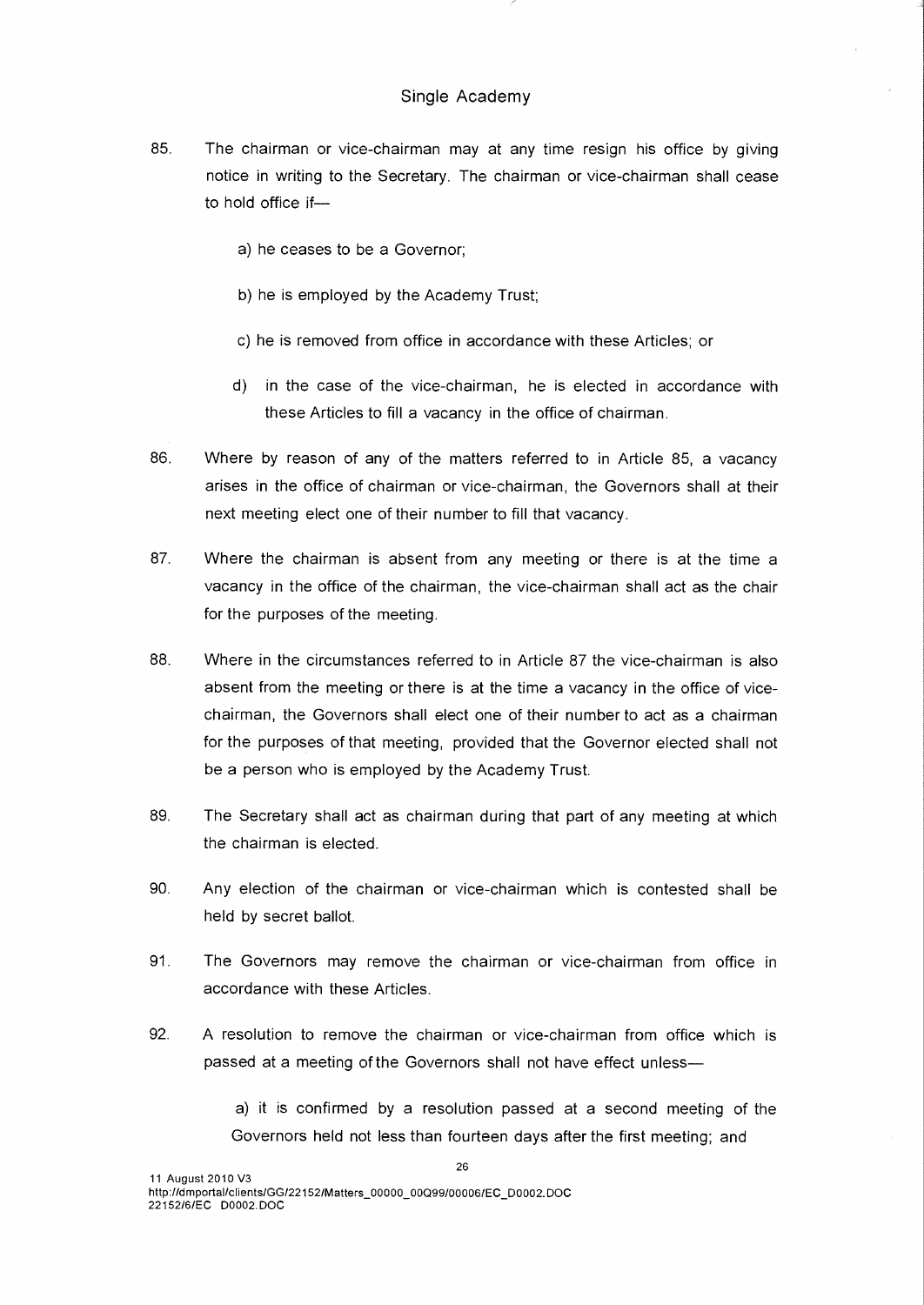b) the matter of the chairman's or vice-chairman's removal from office is specified as an item of business on the agenda for each of those meetings.

93. Before the Governors resolve at the relevant meeting on whether to confirm the resolution to remove the chairman or vice-chairman from office, the Governor or Governors proposing his removal shall at that meeting state their reasons for doing so and the chairman or vice-chairman shall be given an opportunity to make a statement in response.

# POWERS OF GOVERNORS

- 94. Subject to provisions of the Companies Act 2006, the Articles and to any directions given by special resolution, the business of the Academy Trust shall be managed by the Governors who may exercise all the powers of the Academy Trust. No alteration of the Articles and no such direction shall invalidate any prior act of the Governors which would have been valid if that alteration had not been made or that direction had not been given. The powers given by this Article shall not be limited by any special power given to the Governors by the Articles and a meeting of Governors at which a quorum is present may exercise all the powers exercisable by the Governors.
- 95. In addition to all powers hereby expressly conferred upon them and without detracting from the generality of their powers under the Articles the Governors shall have the following powers, namely:

a) to expend the funds of the Academy Trust in such manner as they shall consider most beneficial for the achievement of the Object and to invest in the name of the Academy Trust such part of the funds as they may see fit and to direct the sale or transposition of any such investments and to expend the proceeds of any such sale in furtherance of the Object; and

b) to enter into contracts on behalf of the Academy Trust.

- 96. In the exercise of their powers and functions, the Governors may consider any advice given by the Principal and any other executive officer.
- 97. Any bank account in which any money of the Academy Trust is deposited shall be operated by the Governors in the name of the Academy Trust. All 27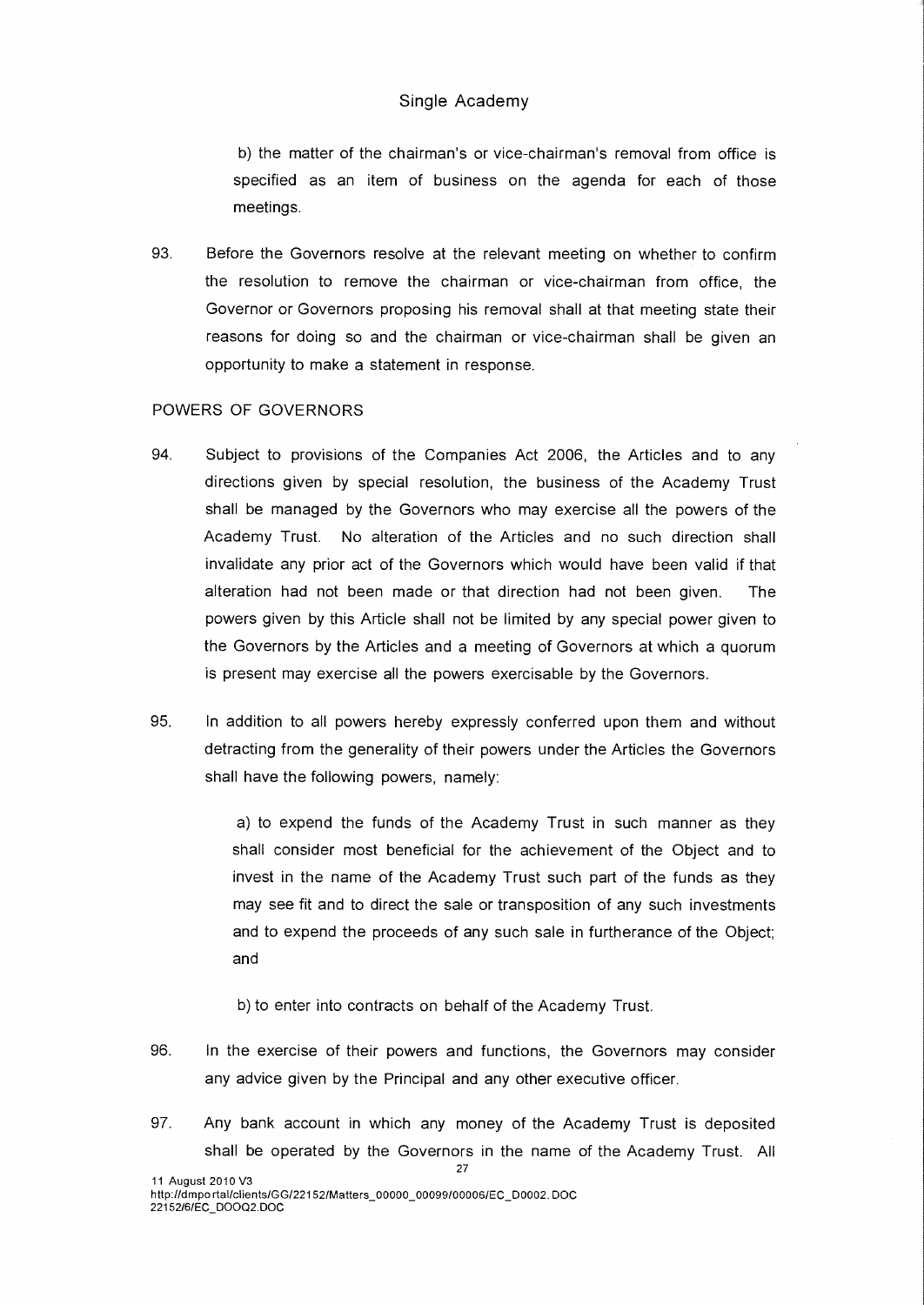cheques and orders for the payment of money from such an account shall be signed by at least two signatories authorised by the Governors.

#### CONFLICTS OF INTEREST

- 98. Any Governor who has or can have any direct or indirect duty or personal interest (including but not limited to any Personal Financial Interest) which conflicts or may conflict with his duties as a Governor shall disclose that fact to the Governors as soon as he becomes aware of it. A Governor must absent himself from any discussions of the Governors in which it is possible that a conflict will arise between his duty to act solely in the interests of the Academy Trust and any duty or personal interest (including but not limited to any Personal Financial Interest).
- 99. For the purpose of Article 98, a Governor has a Personal Financial Interest in the employment or remuneration of, or the provision of any other benefit to, that Governor as permitted by and as defined by articles 6.5-6.9.

# THE MINUTES

100. The minutes of the proceedings of a meeting of the Governors shall be drawn up and entered into a book kept for the purpose by the person acting as Secretary for the purposes of the meeting; and shall be signed (subject to the approval of the Governors) at the same or next subsequent meeting by the person acting as chairman thereof. The minutes shall include a record of:

a) all appointments of officers made by the Governors; and

b) all proceedings at meetings of the Academy Trust and of the Governors and of committees of Governors including the names of the Governors present at each such meeting.

#### **COMMITTEES**

101. Subject to these Articles, the Governors may establish any committee. Subject to these Articles, the constitution, membership and proceedings of any committee shall be determined by the Governors. The establishment, terms of reference, constitution and membership of any committee of the Governors shall be reviewed at least once in every twelve months. The membership of any committee of the Governors may include persons who are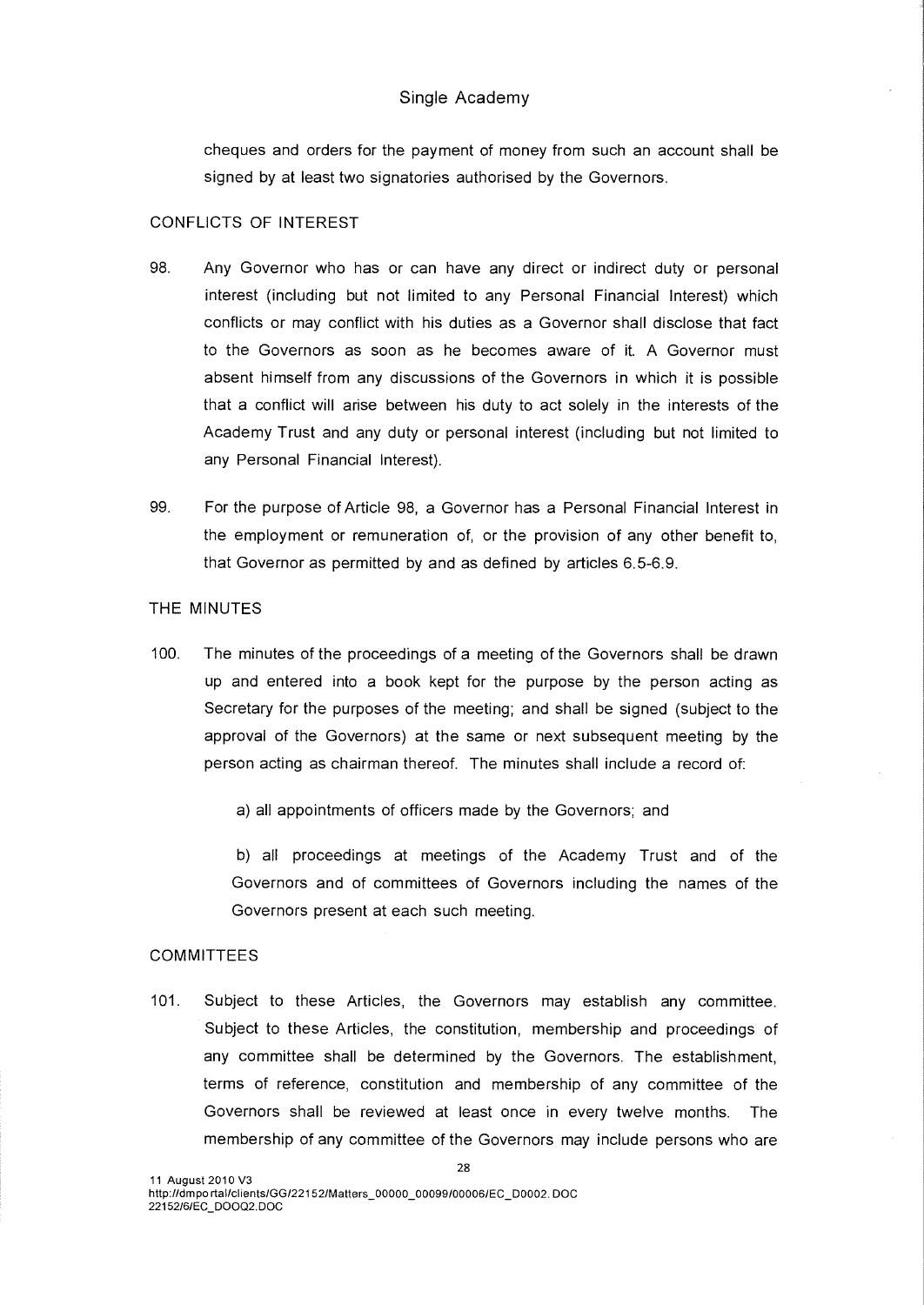not Governors, provided that a majority of members of any such committee shall be Governors. The Governors may determine that some or all of the members of a committee who are not Governors shall be entitled to vote in any proceedings of the committee. No vote on any matter shall be taken at a meeting of a committee of the Governors unless the majority of members of the committee present are Governors.

## DELEGATION

- 102. The Governors may delegate to any Governor, committee, the Principal or any other holder of an executive office, such of their powers or functions as they consider desirable to be exercised by them. Any such delegation may be made subject to any conditions the Governors may impose and may be revoked or altered.
- 103. Where any power or function of the Governors is exercised by any committee, any Governor, Principal or any other holder of an executive office, that person or committee shall report to the Governors in respect of any action taken or decision made with respect to the exercise of that power or function at the meeting of the Governors immediately following the taking of the action or the making of the decision.

# PRINCIPAL

104. The Governors shall appoint the Principal. The Governors may delegate such powers and functions as they consider are required by the Principal for the internal organisation, management and control of the Academy (including the implementation of all policies approved by the Governors and for the direction of the teaching and curriculum at the Academy).

#### MEETINGS OF THE GOVERNORS

- 105. Subject to these Articles, the Governors may regulate their proceedings as they think fit.
- 106. The Governors shall hold at least three meetings in every school year. Meetings of the Governors shall be convened by the Secretary. In exercising his functions under this Article the Secretary shall comply with any direction—

a) given by the Governors; or

11 August 2010 V3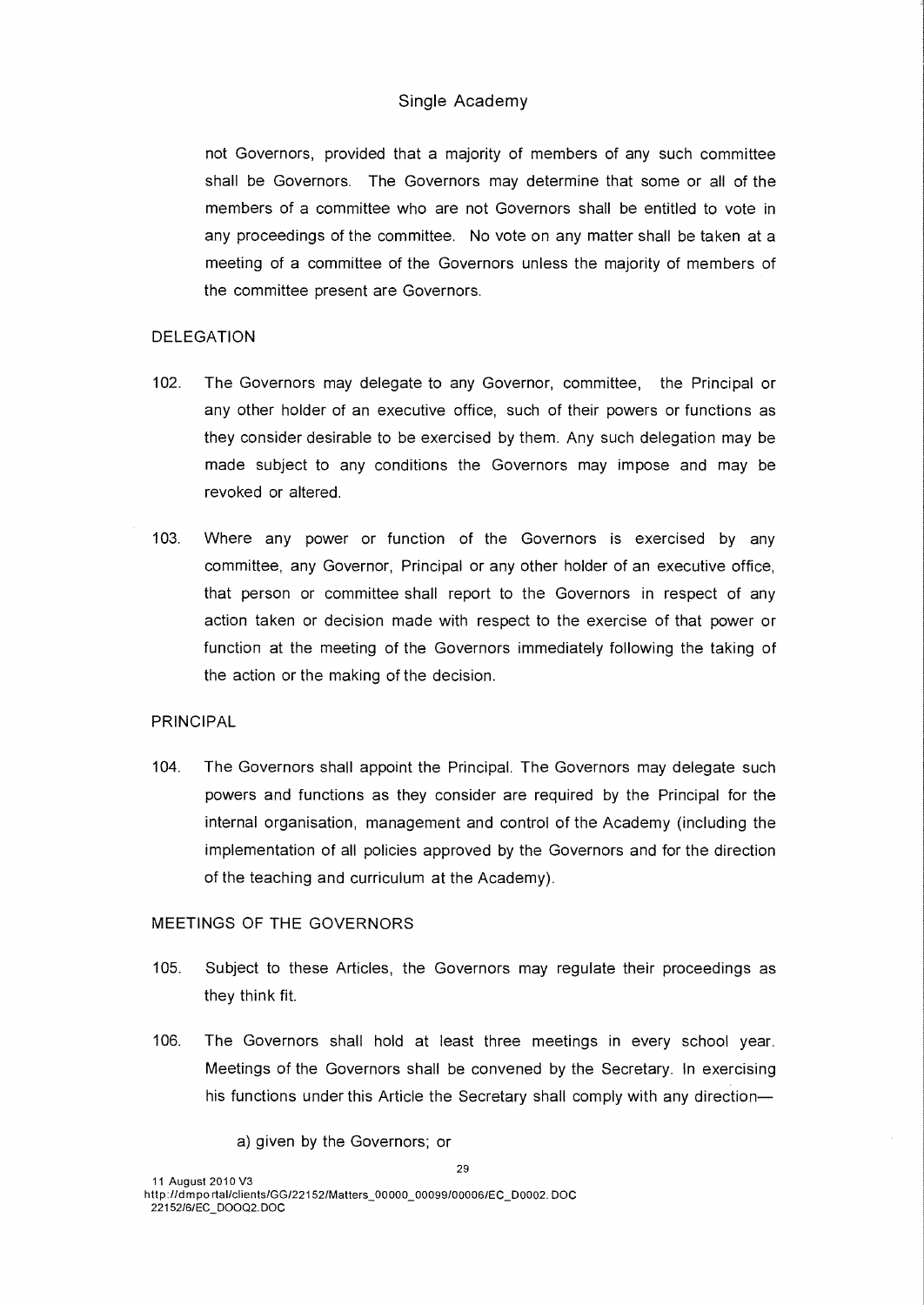b) given by the chairman of the Governors or, in his absence or where there is a vacancy in the office of chairman, the vice-chairman of the Governors, so far as such direction is not inconsistent with any direction given as mentioned in (a).

- 107. Any three Governors may, by notice in writing given to the Secretary, requisition a meeting of the Governors; and it shall be the duty of the Secretary to convene such a meeting as soon as is reasonably practicable.
- 108. Each Governor shall be given at least seven clear days before the date of a meeting -

a) notice in writing thereof, signed by the Secretary, and sent to each Governor at the address provided by each Governor from time to time; and

b) a copy of the agenda for the meeting;

provided that where the chairman or, in his absence or where there is a vacancy in the office of chairman, the vice-chairman, so determines on the ground that there are matters demanding urgent consideration, it shall be sufficient if the written notice of a meeting, and the copy of the agenda thereof are given within such shorter period as he directs.

- 109. The convening of a meeting and the proceedings conducted thereat shall not be invalidated by reason of any individual not having received written notice of the meeting or a copy of the agenda thereof.
- 110. A resolution to rescind or vary a resolution carried at a previous meeting of the Governors shall not be proposed at a meeting of the Governors unless the consideration of the rescission or variation of the previous resolution is a specific item of business on the agenda for that meeting.
- 111. A meeting of the Governors shall be terminated forthwith if—
	- (a) the Governors so resolve; or
	- (b) the number of Governors present ceases to constitute a quorum for a meeting of the Governors in accordance with Article 114, subject to Article 116.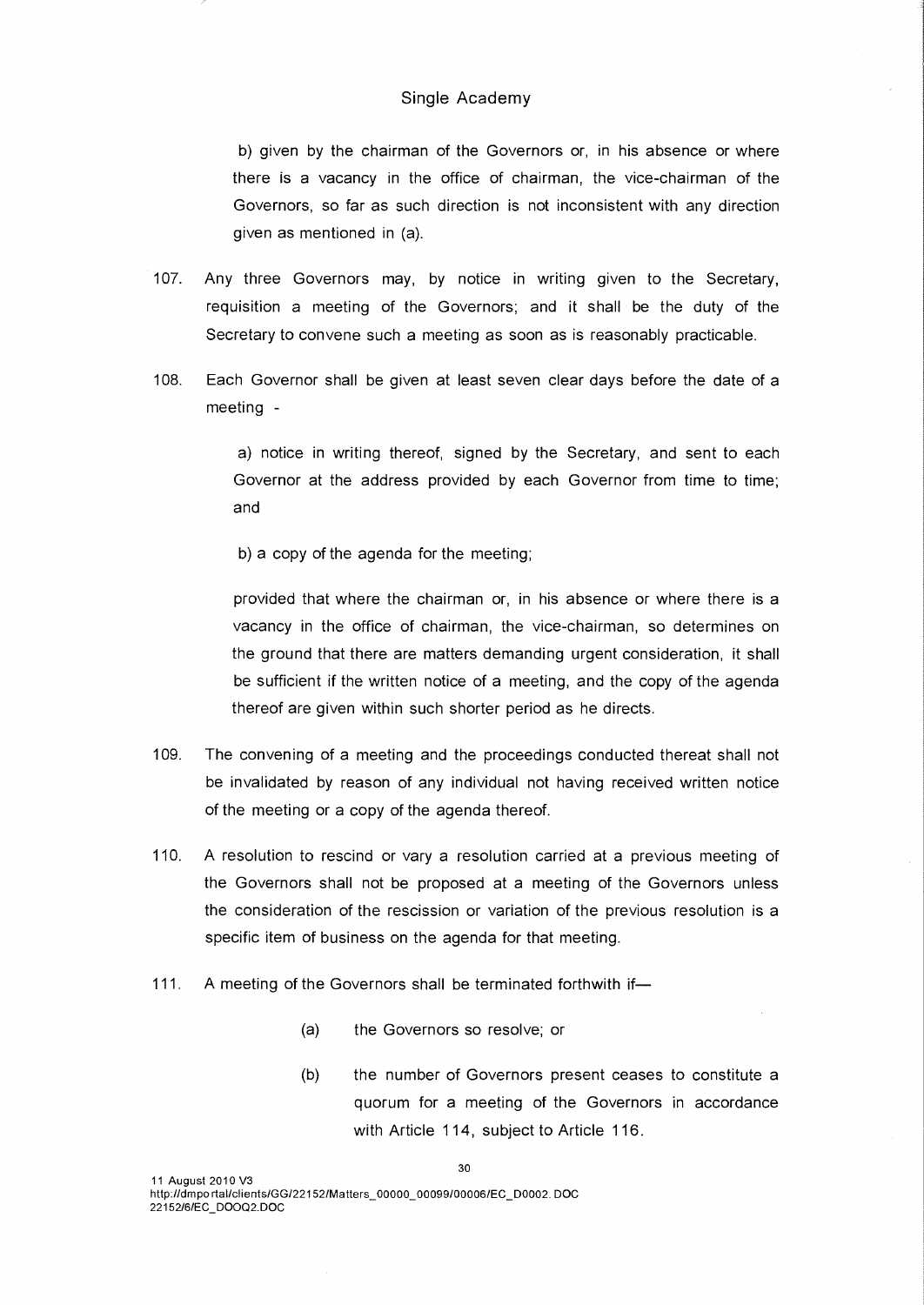- 112. Where in accordance with Article 111a meeting is not held or is terminated before all the matters specified as items of business on the agenda for the meeting have been disposed of, a further meeting shall be convened by the Secretary as soon as is reasonably practicable, but in any event within seven days of the date on which the meeting was originally to be held or was so terminated.
- 113. Where the Governors resolve in accordance with Article 111 to adjourn a meeting before all the items of business on the agenda have been disposed of, the Governors shall before doing so determine the time and date at which a further meeting is to be held for the purposes of completing the consideration of those items, and they shall direct the Secretary to convene a meeting accordingly.
- 114. Subject to Article 116 the quorum for a meeting of the Governors, and any vote on any matter thereat, shall be any three Governors, or, where greater, any one third (rounded up to a whole number) of the total number of Governors holding office at the date of the meeting. If the Secretary of State has appointed Additional or Further Governors then a majority of the quorum must be made up of Additional or Further Governors.
- 115. The Governors may act notwithstanding any vacancies in their number, but, if the numbers of Governors is less than the number fixed as the quorum, the continuing Governors may act only for the purpose of filling vacancies or of calling a general meeting.
- 116. The quorum for the purposes of
	- a. appointing a parent Governor under Article 57;
	- b. any vote on the removal of a Governor in accordance with Article 67;
	- c. any vote on the removal of the chairman of the Governors in accordance with Article 91;

shall be any two-thirds (rounded up to a whole number) of the persons who are at the time Governors entitled to vote on those respective matters.

117. Subject to these Articles, every question to be decided at a meeting of the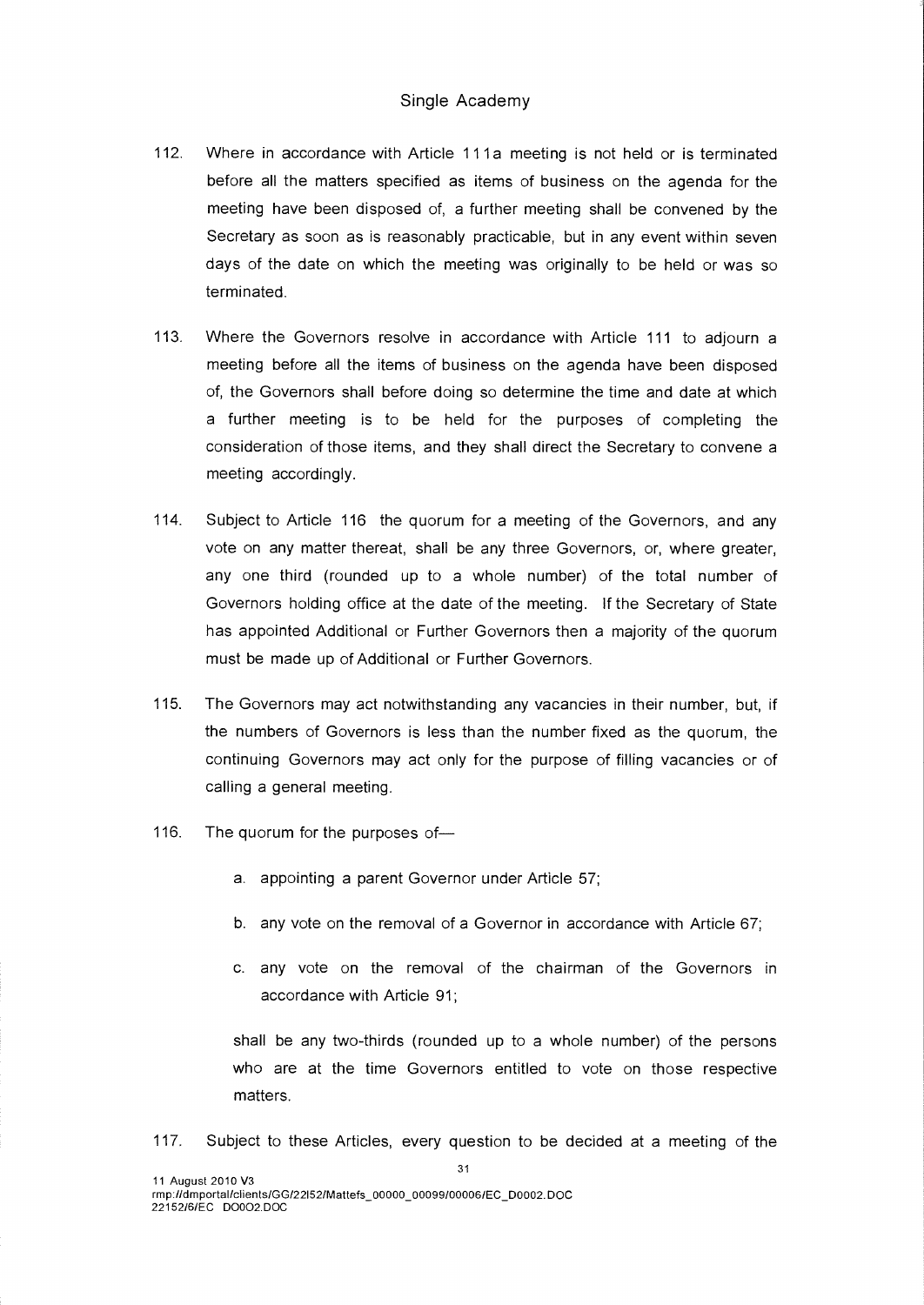Governors shall be determined by a majority of the votes of the Governors present and voting on the question. Every Governor shall have one vote.

- 118. Subject to Article 114-116, where there is an equal division of votes, the chairman of the meeting shall have a casting vote in addition to any other vote he may have.
- 119. The proceedings of the Governors shall not be invalidated by
	- a. any vacancy among their number; or
	- b. any defect in the election, appointment or nomination of any Governor.
- 120. A resolution in writing, signed by all the Governors entitled to receive notice of a meeting of Governors or of a committee of Governors, shall be valid and effective as if it had been passed at a meeting of Governors or (as the case may be) a committee of Governors duly convened and held. Such a resolution may consist of several documents in the same form, each signed by one or more of the Governors.
- 121. Subject to Article122, the Governors shall ensure that a copy of:
	- a. the agenda for every meeting of the Governors;
	- b. the draft minutes of every such meeting, if they have been approved by the person acting as chairman of that meeting;
	- c. the signed minutes of every such meeting; and
	- d. any report, document or other paper considered at any such meeting,

are, as soon as is reasonably practicable, made available at the Academy to persons wishing to inspect them.

122. There may be excluded from any item required to be made available in pursuance of Article 121, any material relating to—

> a. a named teacher or other person employed, or proposed to be employed, at the Academy;

b. a named pupil at, or candidate for admission to, the Academy; and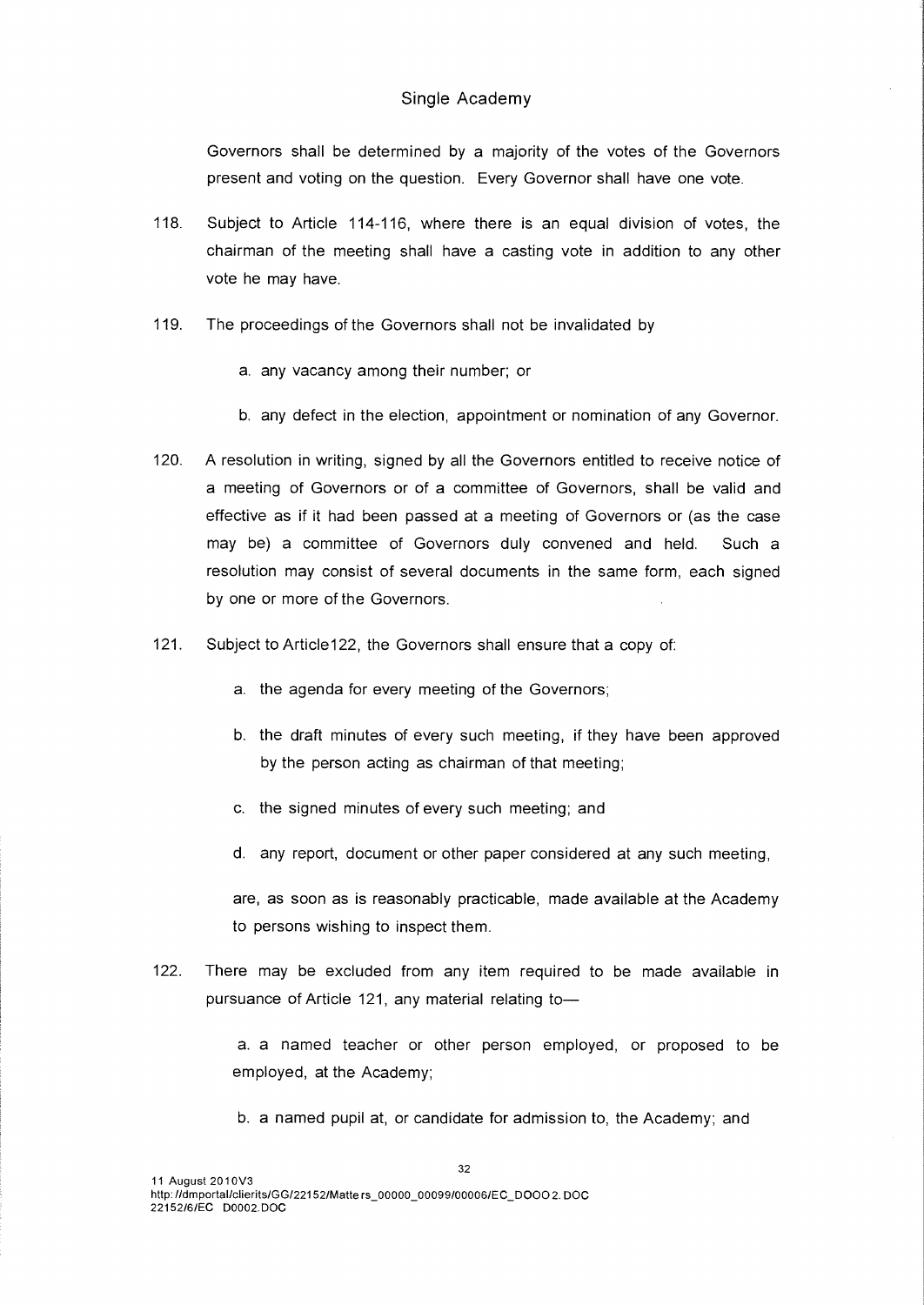c. any matter which, by reason of its nature, the Governors are satisfied should remain confidential.

123. Any Governor shall be able to participate in meetings of the Governors by telephone or video conference provided that:

> a. he has given notice of his intention to do so detailing the telephone number on which he can be reached and/or appropriate details of the video conference suite from which he shall be taking part at the time of the meeting at least 48 hours before the meeting; and

> b. the Governors have access to the appropriate equipment if after all reasonable efforts it does not prove possible for the person to participate by telephone or video conference the meeting may still proceed with its business provided it is otherwise quorate.

#### PATRONS AND HONORARY OFFICERS

124. The Governors may from time to time appoint any person whether or not a Member of the Academy Trust to be a patron of the Academy Trust or to hold any honorary office and may determine for what period he is to hold such office.

#### THE SEAL

125. The seal, if any, shall only be used by the authority of the Governors or of a committee of Governors authorised by the Governors. The Governors may determine who shall sign any instrument to which the seal is affixed and unless otherwise so determined it shall be signed by a Governor and by the Secretary or by a second Governor.

#### ACCOUNTS

126. Accounts shall be prepared in accordance with the relevant Statement of Recommended Practice as if the Academy Trust was a non-exempt charity and Parts 15 and 16 of the Companies Act 2006 and shall file these with the Secretary of State and the Principal Regulator by 31 December each Academy Financial Year.

#### ANNUAL REPORT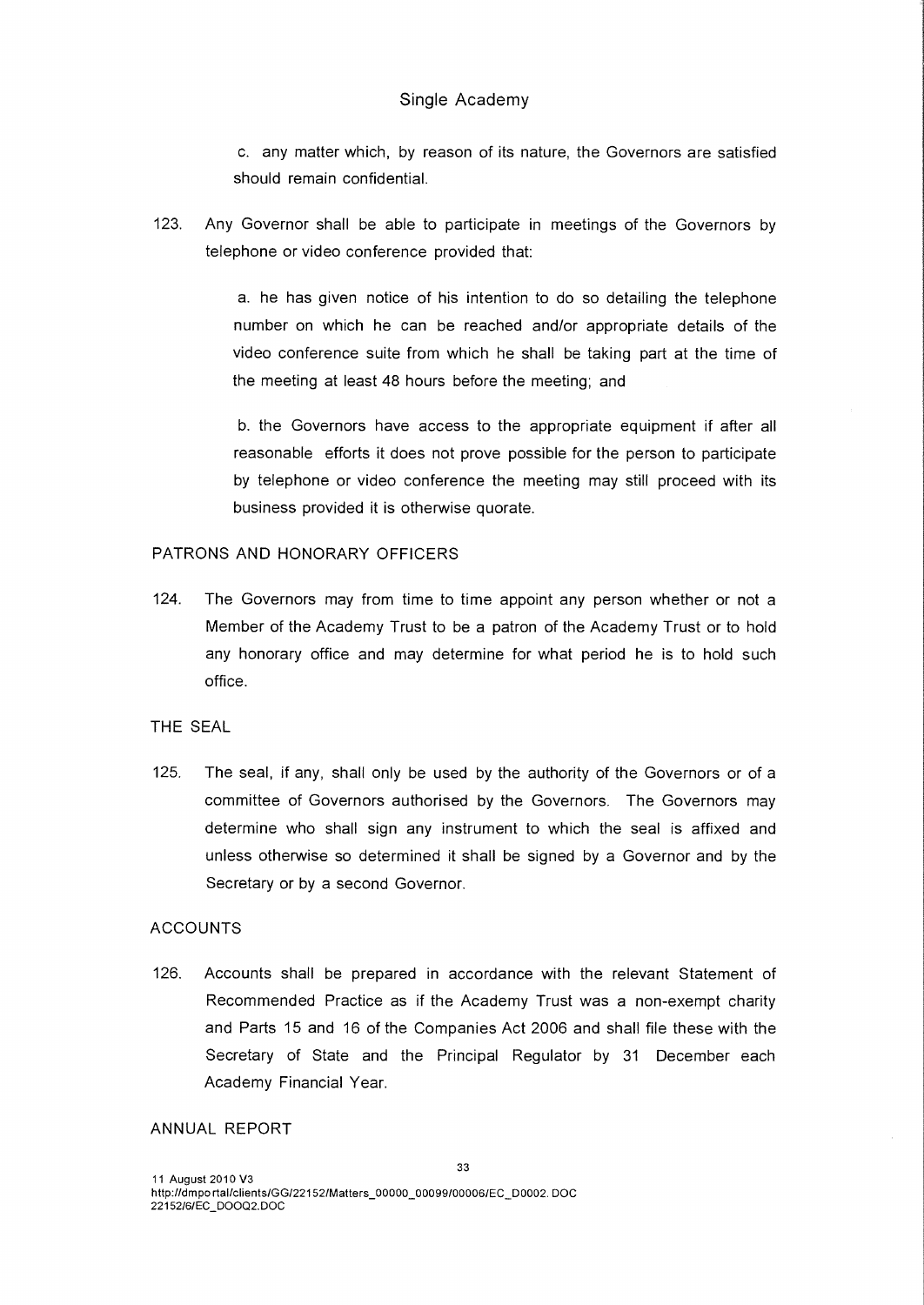127. The Governors shall prepare its Annual Report in accordance with the Statement of Recommended Practice as if the Academy Trust was a nonexempt charity and shall file these with the Secretary of State and the Principal Regulator by 31 December each Academy Financial Year.

## ANNUAL RETURN

128. The Governors shall comply with their obligations under Part 24 of the Companies Act 2006 (or any statutory re-enactment or modification of that Act) with regard to the preparation of an annual return to the Registrar of Companies and in accordance with the Statement of Recommended Practice as if the Academy Trust was a non-exempt charity and to the Secretary of State and the Principal Regulator by 31 December each Academy Financial Year.

## NOTICES

- 129. Any notice to be given to or by any person pursuant to the Articles (other than a notice calling a meeting of the Governors) shall be in writing or shall be given using electronic communications to an address for the time being notified for that purpose to the person giving the notice. In these Articles, "Address" in relation to electronic communications, includes a number or address used for the purposes of such communications.
- 130. A notice may be given by the Academy Trust to a Member either personally or by sending it by post in a prepaid envelope addressed to the Member at his registered address or by leaving it at that address or by giving it using electronic communications to an address for the time being notified to the Academy Trust by the Member. A Member whose registered address is not within the United Kingdom and who gives to the Academy Trust an address within the United Kingdom at which notices may be given to him, or an address to which notices may be sent using electronic communications, shall be entitled to have notices given to him at that address, but otherwise no such Member shall be entitled to receive any notice from the Academy Trust.
- 131. A Member present, either in person or by proxy, at any meeting of the Academy Trust shall be deemed to have received notice of the meeting and, where necessary, of the purposes for which it was called.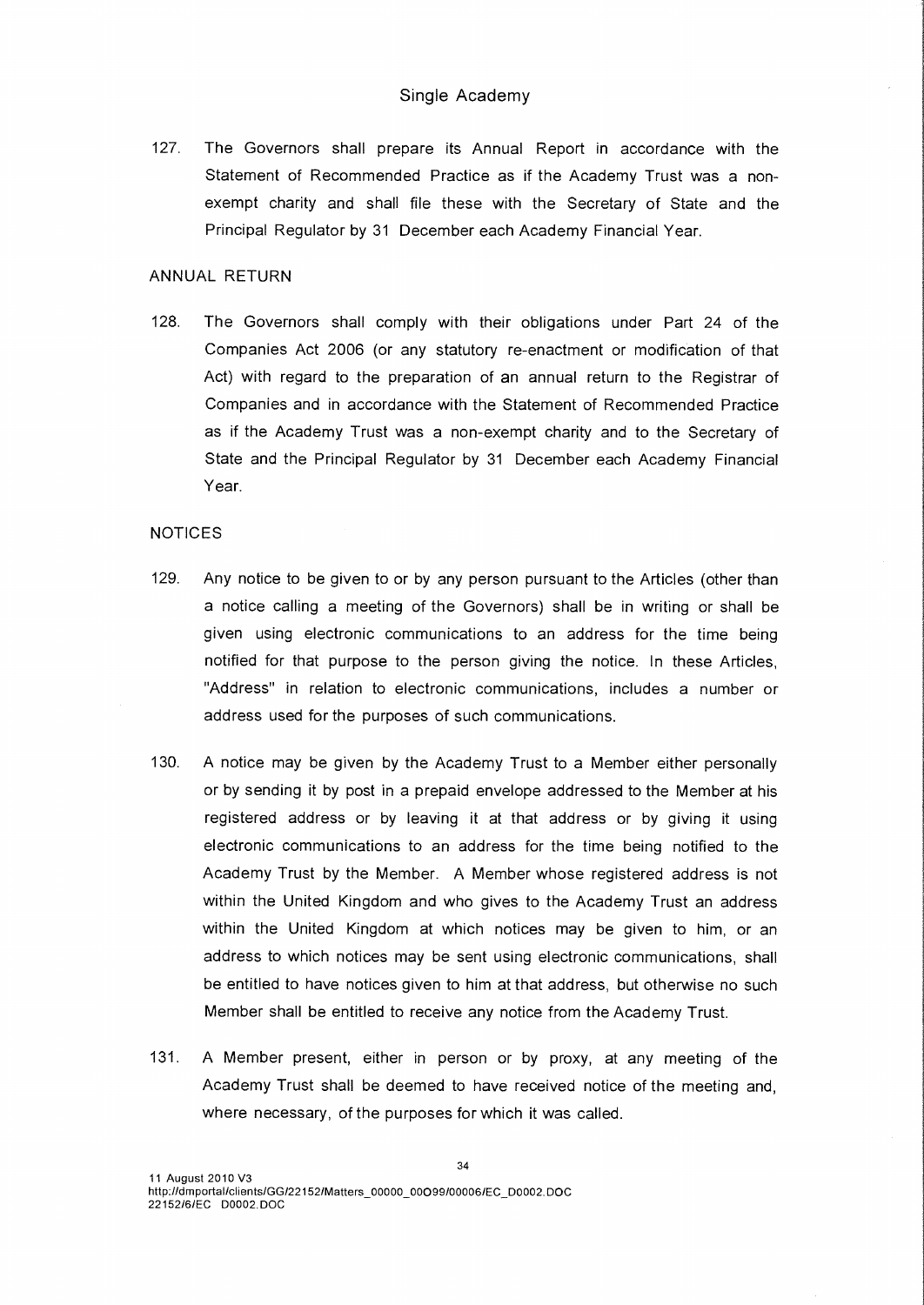132. Proof that an envelope containing a notice was properly addressed, prepaid and posted shall be conclusive evidence that the notice was given. Proof that a notice contained in an electronic communication was sent in accordance with guidance issued by the Institute of Chartered Secretaries and Administrators shall be conclusive evidence that the notice was given. A notice shall be deemed to be given at the expiration of 48 hours after the envelope containing it was posted or, in the case of a notice contained in an electronic communication, at the expiration of 48 hours after the time it was sent.

#### INDEMNITY

133. Subject to the provisions of the Companies Act 2006 every Governor or other officer or auditor of the Academy Trust shall be indemnified out of the assets of the Academy Trust against any liability incurred by him in that capacity in defending any proceedings, whether civil or criminal, in which judgment is given in favour or in which he is acquitted or in connection with any application in which relief is granted to him by the court from liability for negligence, default, breach of duty or breach of trust in relation to the affairs of the Academy Trust.

#### RULES

134. The Governors may from time to time make such rules or bye laws as they may deem necessary or expedient or convenient for the proper conduct and management of the Academy Trust and for purposes of prescribing classes of and conditions of membership, and in particular but without prejudice to the generality of the foregoing, they may by such rules or bye laws regulate:

> a. the admission and classification of Members of the Academy Trust (including the admission of organisations to membership) and the rights and privileges of such Members, and the conditions of membership and the terms on which Members may resign or have their membership terminated and the entrance fees, subscriptions and other fees or payments to be made by Members;

> b. the conduct of Members of the Academy Trust in relation to one another, and to the Academy Trust's servants;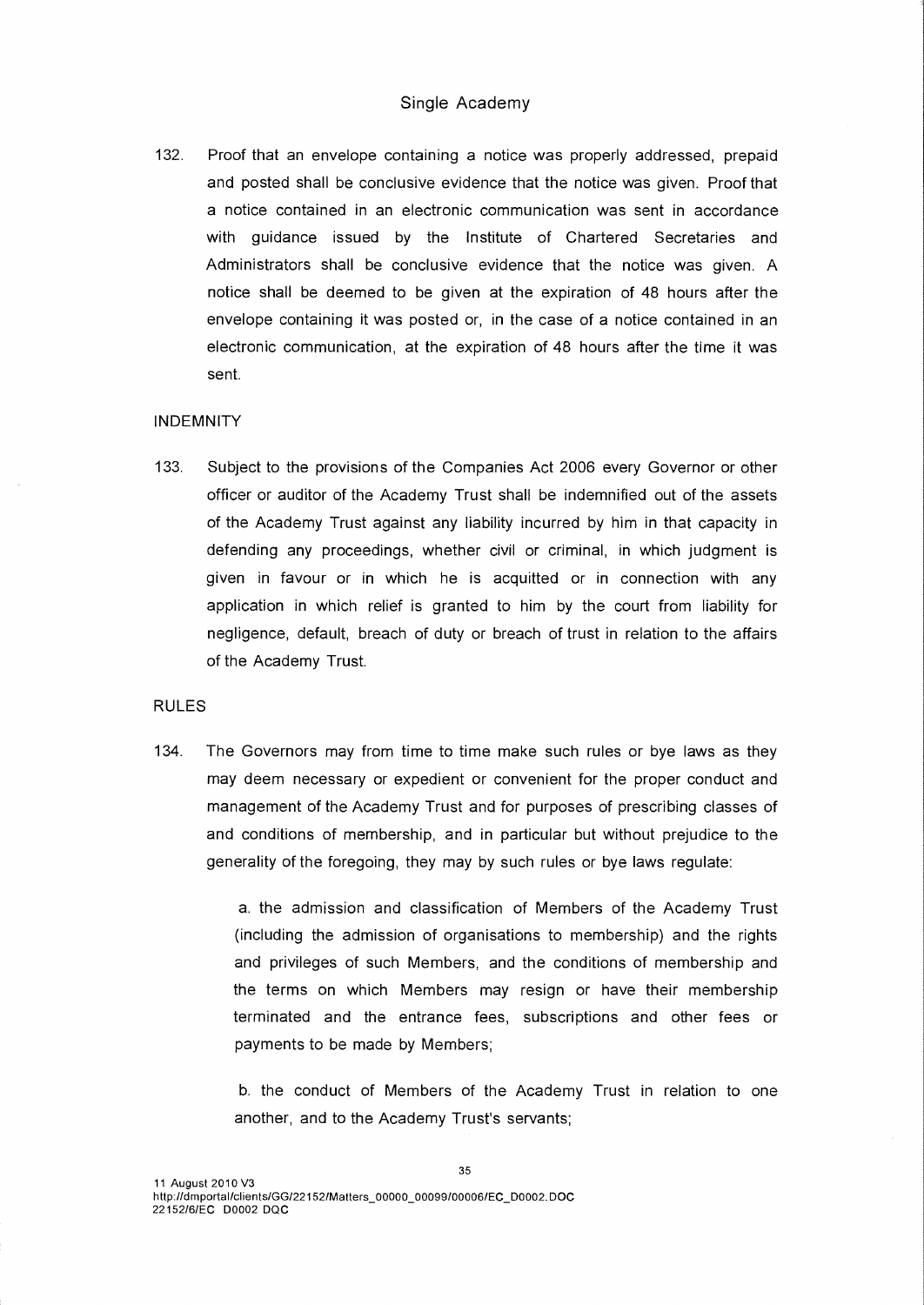c. the setting aside of the whole or any part or parts of the Academy Trust's premises at any particular time or times or for any particular purpose or purposes;

d. the procedure at general meetings and meetings of the Governors and committees of the Governors in so far as such procedure is not regulated by the Articles; and

- e. generally, all such matters as are commonly the subject matter of company rules.
- 135. The Academy Trust in general meeting shall have power to alter, add or to repeal the rules or bye laws and the Governors shall adopt such means as they think sufficient to bring to the notice of Members of the Academy Trust all such rules or bye laws, which shall be binding on all Members of the Academy Trust. Provided that no rule or bye law shall be inconsistent with, or shall affect or repeal anything contained in the Articles.

## AVOIDING INFLUENCED COMPANY STATUS

- 136. Notwithstanding the number of Members from time to time, the maximum aggregate number of votes exercisable by Local Authority Associated Persons shall never exceed 19.9% of the total number of votes exercisable by Members in general meeting and the votes of the other Members having a right to vote at the meeting will be increased on a pro-rata basis.
- 137. No person who is a Local Authority Associated Person may be appointed as a Governor if, once the appointment had taken effect, the number of Governors who are Local Authority Associated Persons would represent 20% or more of the total number of Governors. Upon any resolution put to the Governors, the maximum aggregate number of votes exercisable by any Governors who are Local Authority Associated Persons shall represent a maximum of 19.9% of the total number of votes cast by the Governors on such a resolution and the votes of the other Governors having a right to vote at the meeting will be increased on a pro-rata basis.
- 138. No person who is a Local Authority Associated Person is eligible to be appointed to the office of Governor unless his appointment to such office is authorised by the local authority to which he is associated.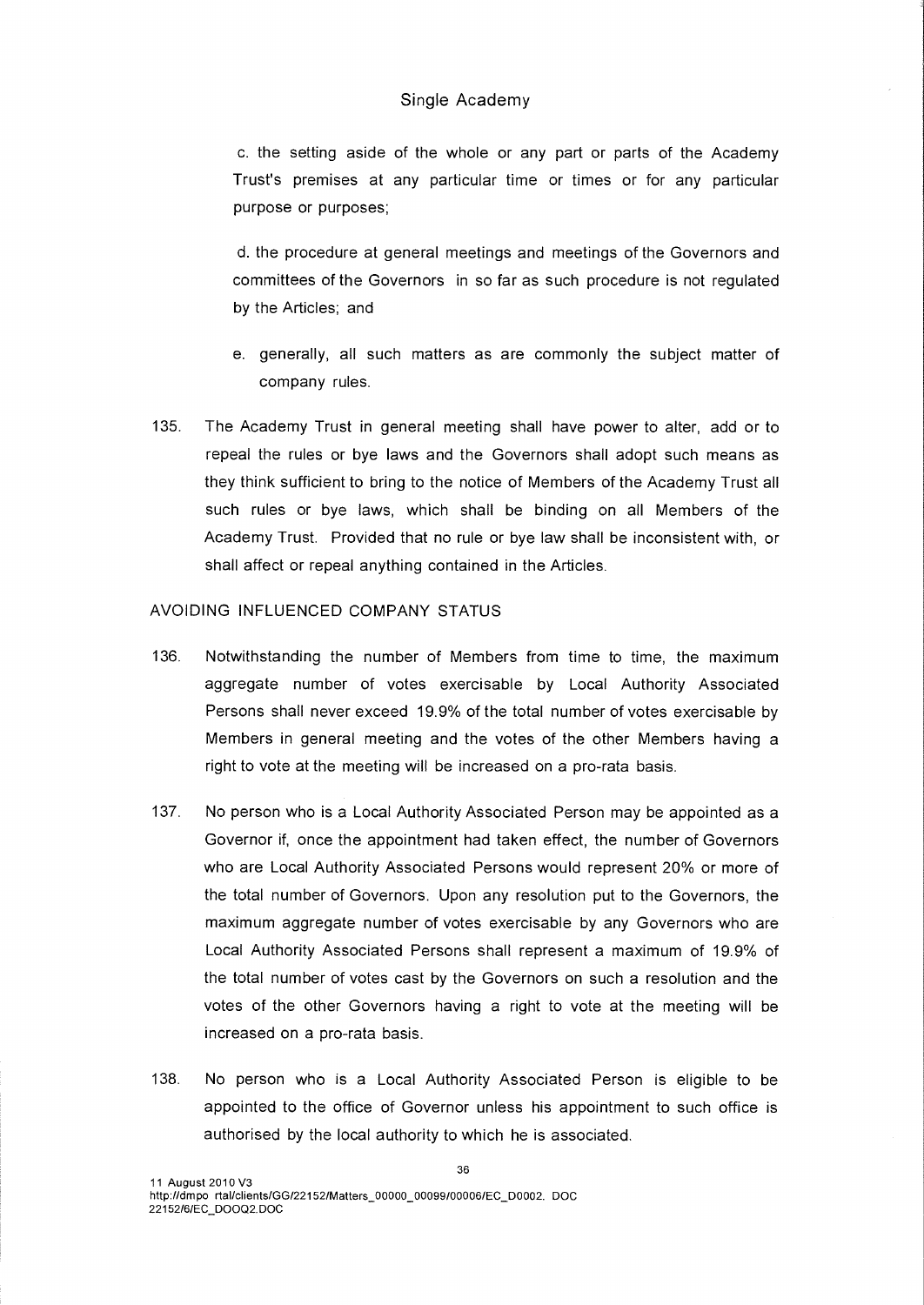- 139. If at the time of either his becoming a Member of the Academy Trust or his first appointment to office as a Governor any Member or Governor was not a Local Authority Associated Person but later becomes so during his membership or tenure as a Governor he shall be deemed to have immediately resigned his membership and/or resigned from his office as a Governor as the case may be.
- 140. If at any time the number of Governors or Members who are also Local Authority Associated Persons would (but for Articles 136 to 139 inclusive) represent 20% or more of the total number of Governors or Members (as the case may be) then a sufficient number of the Governors or Members (as the case may be) who are Local Authority Associated Persons shall be deemed to have resigned as Governors or Members (as the case may be) immediately before the occurrence of such an event to ensure that at all times the number of such Governors or Members (as the case may be) is never equal to or greater than 20% of the total number of Governors or Members (as the case may be). Governors or Members (as the case may be) who are Local Authority Associated Persons shall be deemed to have resigned in order of their appointment date the most recently appointed resigning first.
- 141. The Members will each notify the Academy Trust and each other if at any time they believe that the Academy Trust or any of its subsidiaries has become subject to the influence of a local authority (as described in section 69 of the Local Government and Housing Act).